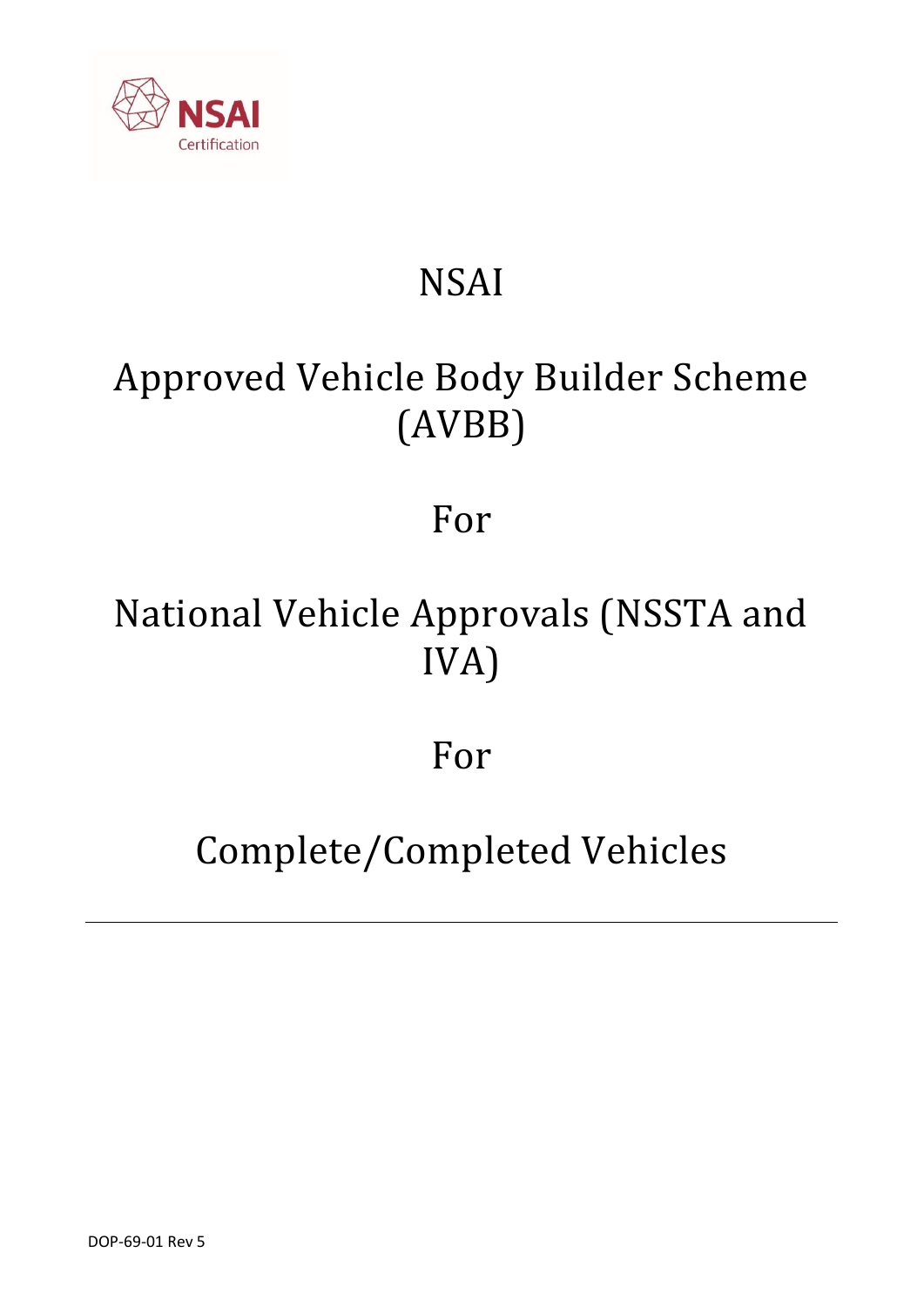

## **Contents**

| 3.4 Material Requirement for plates (body ID plate and body builder vehicle plate)  19 |  |
|----------------------------------------------------------------------------------------|--|
|                                                                                        |  |
|                                                                                        |  |
|                                                                                        |  |
|                                                                                        |  |
|                                                                                        |  |
|                                                                                        |  |
|                                                                                        |  |
|                                                                                        |  |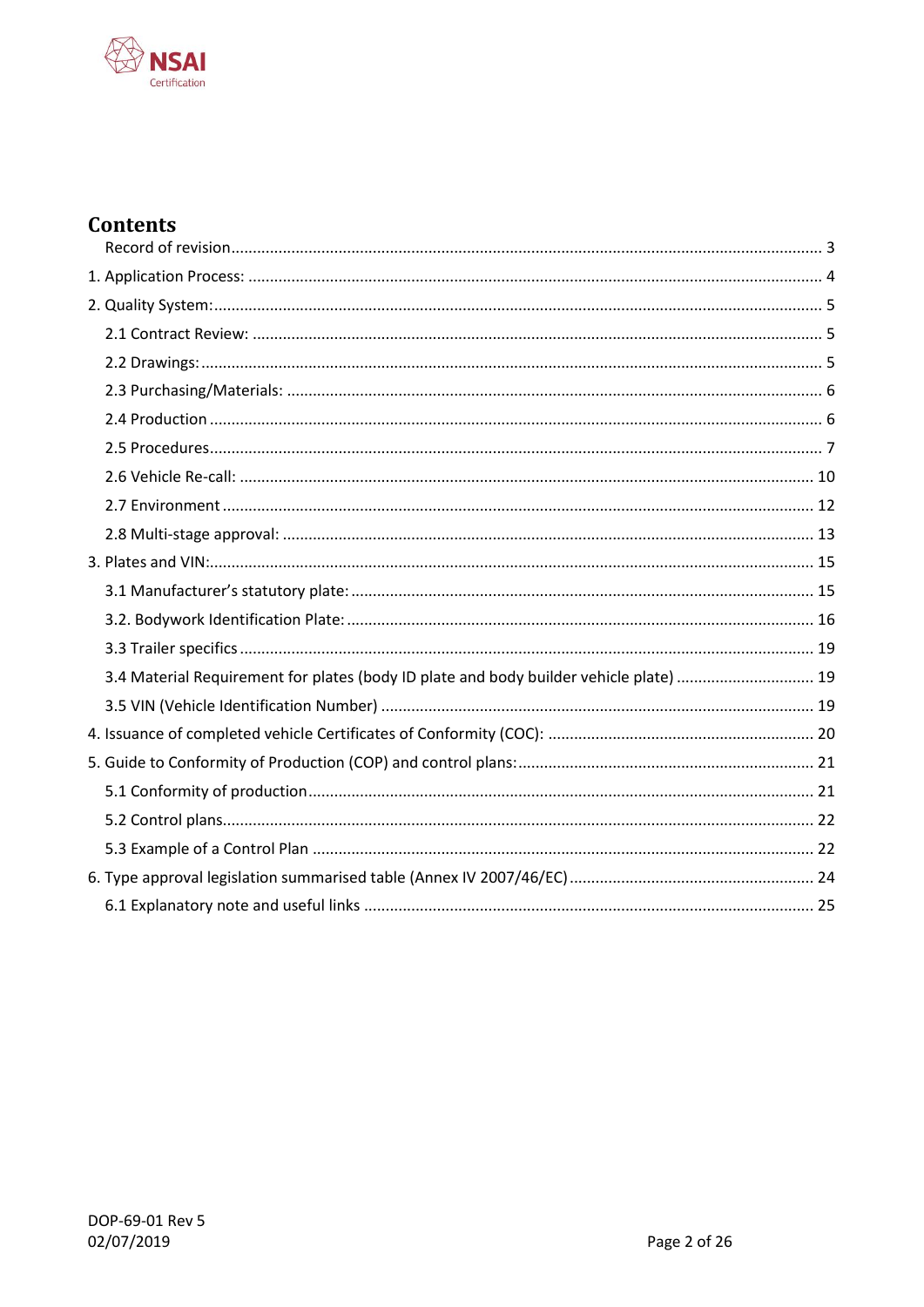

## <span id="page-2-0"></span>**Record of revision**

| <b>Revision</b> | Date       | <b>Description of change</b>                                                                                                                                                                                                                                                                                                                                                  |
|-----------------|------------|-------------------------------------------------------------------------------------------------------------------------------------------------------------------------------------------------------------------------------------------------------------------------------------------------------------------------------------------------------------------------------|
|                 | 09.07.2014 |                                                                                                                                                                                                                                                                                                                                                                               |
| 2               | 15.01.2015 | -correction of detail contained in spray suppression section                                                                                                                                                                                                                                                                                                                  |
| 3               | 16.11.2015 | -removal of requirement for the issuance of a WMI and need to generate a<br>new VIN on completed vehicles as a result of EU legislation 1171/2014/EU<br>(previous requirements have been struck out in relation to this throughout<br>this revision to manual)<br>-General update of AVBB manual<br>-Additional annex for IVA exemptions and IVA exemption justification form |
| 4               | 16.01.2017 | -Additional requirements for IVA and NSSTA application (see item 9 above)<br>-General update of AVBB manual<br>-Last revision (03) struck out WMI/VIN. This revision has removed reference<br>completely                                                                                                                                                                      |
| 5               | 02/07/2019 | Updated quality system section and expanded AVBB manual for all<br>categories: M, N and O                                                                                                                                                                                                                                                                                     |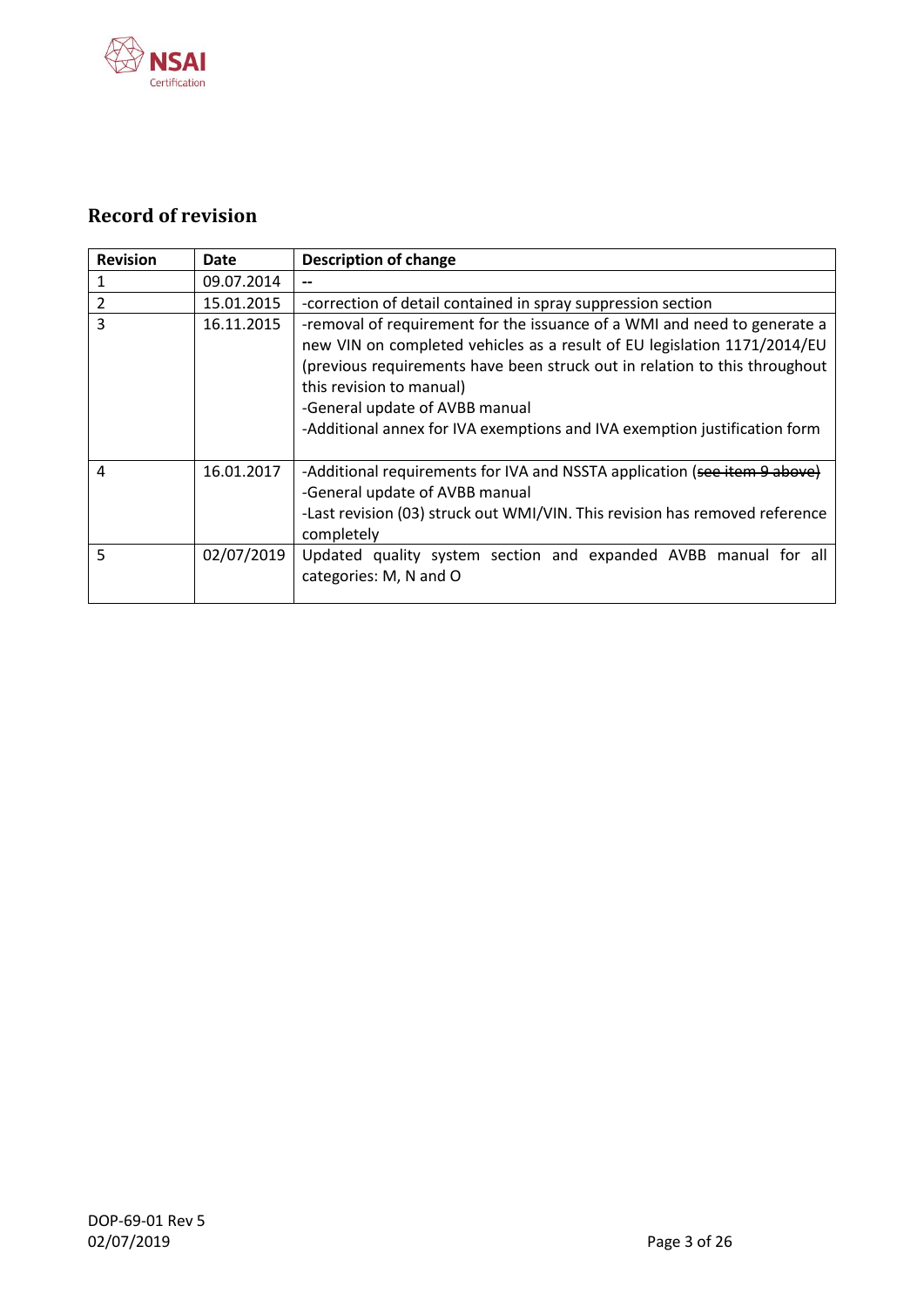

## <span id="page-3-0"></span>**1. Application Process:**

The application process for the NSAI Approved Vehicle Body Builder Scheme (AVBB) consists of the following steps:

- Complete and submit the AVBB application form which can be found from the following link: [https://www.nsai.ie/certification/automotive/national-type-approva/approved-vehicle-body](https://www.nsai.ie/certification/automotive/national-type-approva/approved-vehicle-body-builders/)[builders/](https://www.nsai.ie/certification/automotive/national-type-approva/approved-vehicle-body-builders/)
- On receipt of a completed AVBB application form, NSAI will send out a "Quotation" to the applicant for signature.
- When the Quotation has been returned, fully signed by the applicant, NSAI will:
	- o Assign the application to an NSAI auditor.
	- $\circ$  The NSAI auditor will contact the applicant to arrange an audit of the applicant's Quality System.
	- o Before an audit can be organised the Body Builder must:
		- Have a Quality System in place, to the minimum requirements as outlined in Section 2 of this manual, before an audit can be organised.
		- Submit a copy of their procedures to the auditor prior to the audit.
	- $\circ$  Unsigned Quotation forms will be returned to the applicant for signature. The application process will stop and will not resume until a fully signed Quotation has been received by NSAI.
- On foot of a successful audit and close out of any non-conformities identified during the audit, the applicant will:
	- o Be issued with their AVBB scheme approval.
	- o Entered onto the list of NSAI Approved Vehicle Body Builders.
- The AVBB approval has a validity of one year and can be renewed annually.
- The validity of the AVBB approval is dependent on an annual audit of the Approved Vehicle Body Builder and their facilities, carried out by NSAI.
- NSSTA and/or IVAs cannot be granted for N, M & O category vehicles if a Body Builder's approval is out of date.
- For Manufacturers based outside of the Ireland who intend to submit IVA applications to the NSAI, Requirements as follows:
	- o Must have a representative based in Ireland who shall take responsibilities for vehicle inspection and vehicle approval file management
	- $\circ$  Must satisfy the initial assessment and quality system requirements as per Annex X of framework directive 2007/46/EC i.e. suitable certification to harmonised standard EN ISO 9001 or equivalent
	- $\circ$  NSAI reserve the right to carry out a quality audit on manufacturer's based overseas if the need arises. In such a case, NSAI audit day rate and associated expenses of audit shall be applied.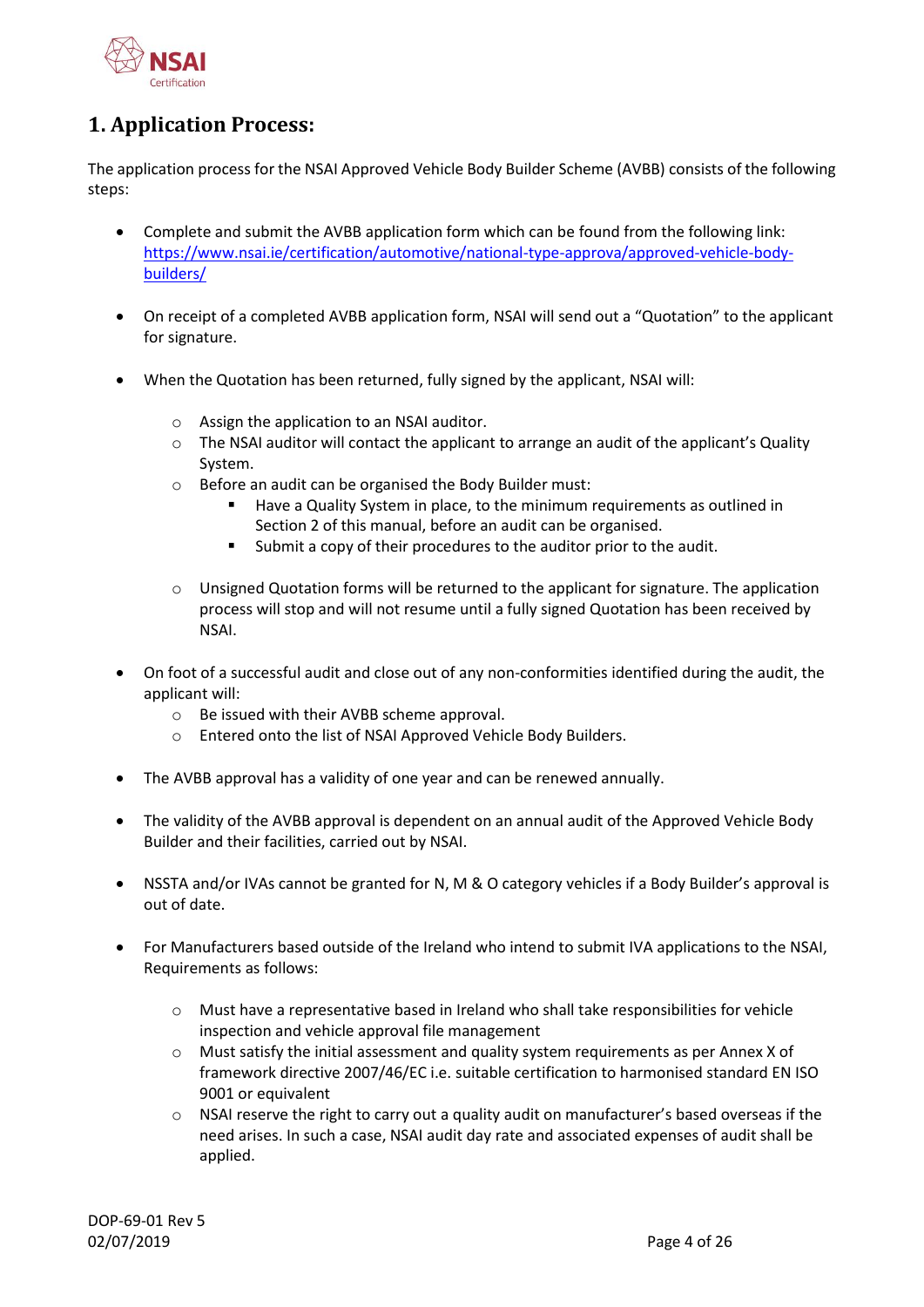

## <span id="page-4-0"></span>**2. Quality System:**

At a minimum, the quality system shall consist of the following:

## <span id="page-4-1"></span>**2.1 Contract Review:**

- The AVBB shall determine the stage of build, each build is categorised as either:
	- o **Complete** AVBB building a vehicle from start to finish e.g. O category vehicles (trailers).
	- o **Incomplete** Uncommon. means any vehicle which must undergo at least one further stage of completion in order to meet the relevant technical requirements i.e. chassis cab
	- o **Completed** Most common. AVBB fitting a body on an incomplete vehicle i.e. chassis cab as a route to being approved as a completed vehicle.
	- The AVBB is required to categorise the vehicle into a specific category:
	- o M1, M2, M3, N1, N2, N3, O1, O2, O3, O4
- Category of base vehicle for build (if applicable).
	- o Note: For bodybuilders building on an incomplete chassis, the base vehicle category will not change if no modifications were carried out.
- The AVBB shall use the coding to determine the type of bodywork for the vehicle:
	- o Examples:
		- M2/M3 category vehicles; CA (Single-deck vehicle)
		- O category vehicles; DC (Centre-axle trailer)
		- N category vehicles; BA (Lorry)
	- o See Annex II of 2007/46/EC as amended for full list of coding
- Route to approval should be determined at contract review, this will include but is not limited to:
	- o Identification of the approval required (covered by an existing NSSTA or new IVA/NSSTA).
	- o Job specification
	- o Vehicle recall
	- o Approved component selection
	- o Bill of materials
	- o Vehicle suitability/vehicle selection criteria e.g. body mounted on vehicle conforms to base vehicle manufacturer guidelines, coupling GVW suitability, overall dimension limitations, bodywork/chassis alterations etc.

## <span id="page-4-2"></span>**2.2 Drawings:**

- Controlled drawings of the build shall be required.
- These drawings shall include the material specification of the components, grade of bolts torque ratings etc.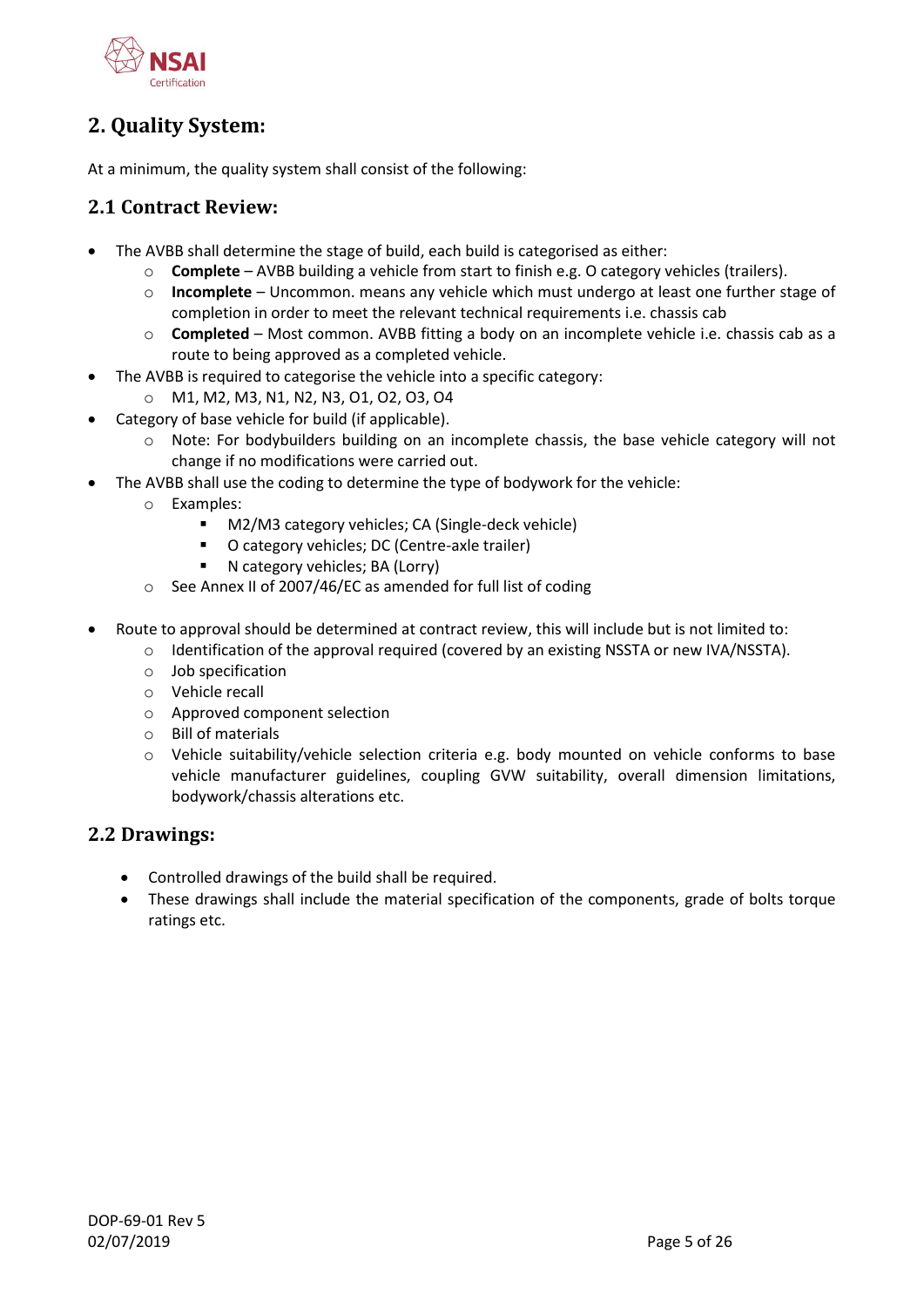

## <span id="page-5-0"></span>**2.3 Purchasing/Materials:**

## **Inspection of Inward goods:**

• The AVBB shall verify that the incoming vehicle(s)/materials/components are in-line with the specification for the build.

## <span id="page-5-1"></span>**2.4 Production**

At a minimum the AVBB production process shall have the following:

#### **2.4.1 Production checks:**

The AVBB shall implement and maintain production checks at each stage of production for example:

- Body assembly
- Component assembly
- Seat installation
- Installation of approved components against installation instructions
- Manufacturer guideline requirements
- CE marking requirements
- Regulatory requirements

These checks must be carried out by competent personnel and a record retained on file. All documents must be readily available at relevant workstations.

#### **2.4.2 Final inspection checks:**

All vehicles shall be subject to a final inspection. This final inspection shall include, but is not limited to, the following:

- A check to ensure all type approval related requirements have been complied with. The checklist must contain actual provisions within the specific piece of legislation
- Base vehicle/additional component manufacturer installation requirements.
- Any other relevant checks.

These checks must be carried out by competent personnel and a record retained on file.

#### **2.4.3 Control Plan:**

Each AVBB shall establish a control plan to ensure that all relevant checks are complied with. This document should at a minimum cover the following:

- Identify the various points during the build process where checks are made to ensure the build complies.
- Specify what these checks are.
- Reference the records that are used to record these checks.
- Reference the procedure to follow where discrepancies arise.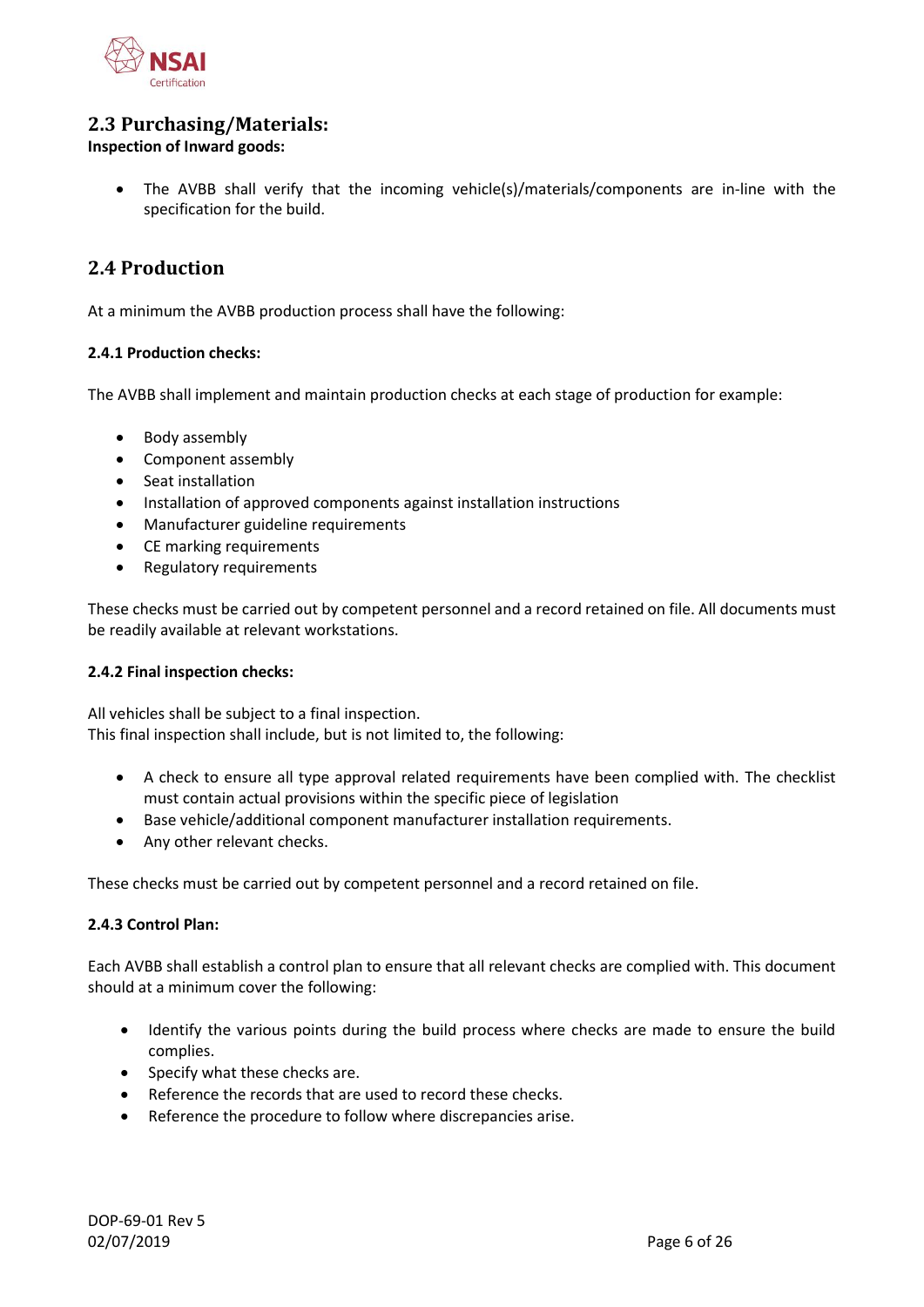

## **2.4.4 Conformity of Production (COP):**

The AVBB shall implement a COP procedure, this is to ensure the build is appropriately documented and verified at all relevant stages of the build.

- Procedure shall ensure that the Body Builder has control over the production of the completed vehicle.
- Tests or checks of vehicles are taken and recorded at appropriate intervals, to ensure conformity with the approved type.
- Approved component verification.
- Results of tests or checks are analysed.
- Further sampling is taken if necessary.
- Where non-conformities arise all steps are taken to restore conformity of the vehicle(s).
- COCs issued to vehicles correspond to the approved type.
- Should be NSSTA specific (eg. box body, tank, crane, Bus etc).
- ATC check frequency.
- All records of COP, checks, tests remain available for a period of 10 years.

## <span id="page-6-0"></span>**2.5 Procedures**

As a minimum, Body builders shall develop documented procedures for the following areas:

#### **2.5.1 Training procedure:**

- All personnel must have the appropriate qualifications and/or training e.g. welders must have appropriate welding certificates.
- Minimum level and/or years of experience (to be decided by the body builder).
- Ongoing training:
	- o Company practices
	- o Base vehicle specific
	- $\circ$  Product specific (e.g. lift/hoist installation, approved floor installation, body assembly etc.,)
- Training plan i.e. controls are in place to ensure adequate training is provided and maintained

## **2.5.2 Calibration and Equipment:**

- All measuring equipment used must be part of a routinely planned calibration/inspection system.
- All measuring equipment must be uniquely identified.
- Measuring equipment that can be calibrated must be calibrated at least annually. Calibration stickers **must** be displayed on these measuring devices.
- Measuring equipment that does not require calibration (e.g. measuring tapes, rules etc.,) must be checked for continued good use.
- Equipment that requires scheduled maintenance/calibration must be part of a planned routine calibration/inspection system.

## **Equipment out of calibration shall not be used as part of the production process**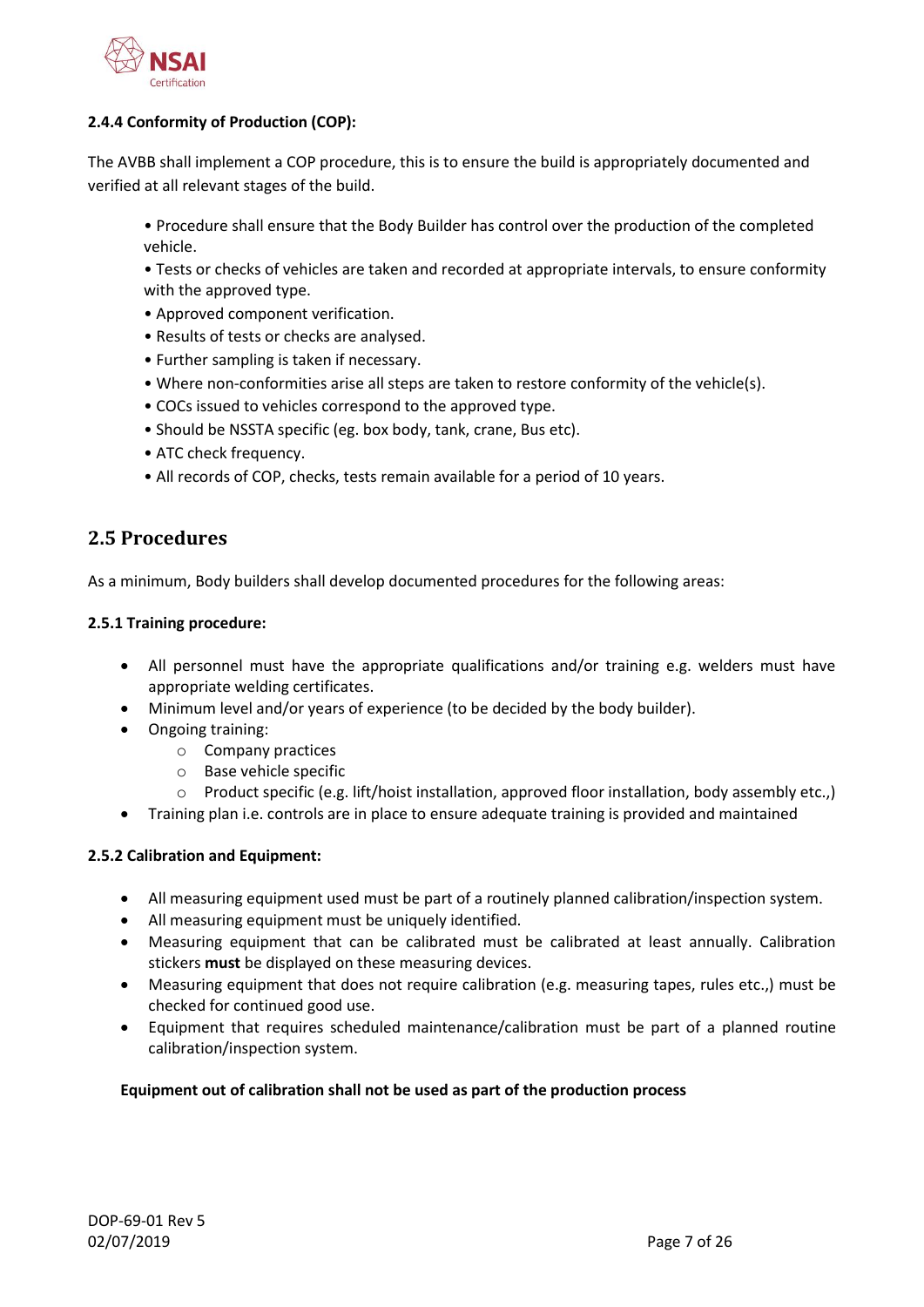

### **2.5.6 Document control procedure:**

- All records associated with the build must be revision controlled (documentation if updated, is assigned a revision number with records of revision). Document revision/modification must only be carried out by the quality system owner. This includes, but is not limited to, the following:
	- o Bill of Materials (BOM) for each different build.
	- o Forms and records (checklists, goods inwards, drawings, final inspection, etc.)
- The AVBB is required to have access to all relevant type-approval legislation e.g. lighting and light installation access to UNECE R48 (or equivalent), Rear under run access to UNECE R58 (or equivalent) etc…

#### **2.5.7 Forms/Records:**

- Bill of Materials (BOM) for each different build.
- All forms and records.
- COC for base vehicles.
- Mass distribution sheet(s).
- For NSSTA approval, COC templates for completed vehicle.
- Approval file (approved components and/or vehicle approval records).
- Maintenance records.
- Calibration records.
- Control plan(s).
- Documents for inclusion with the approved vehicle.
- Final inspection records.
- Notification of re-call.
- Special Purpose Vehicles.

## **2.5.8 Retention of Records:**

• Approval file and associated records must be retained in a secure and safe location for a minimum period of 10 years.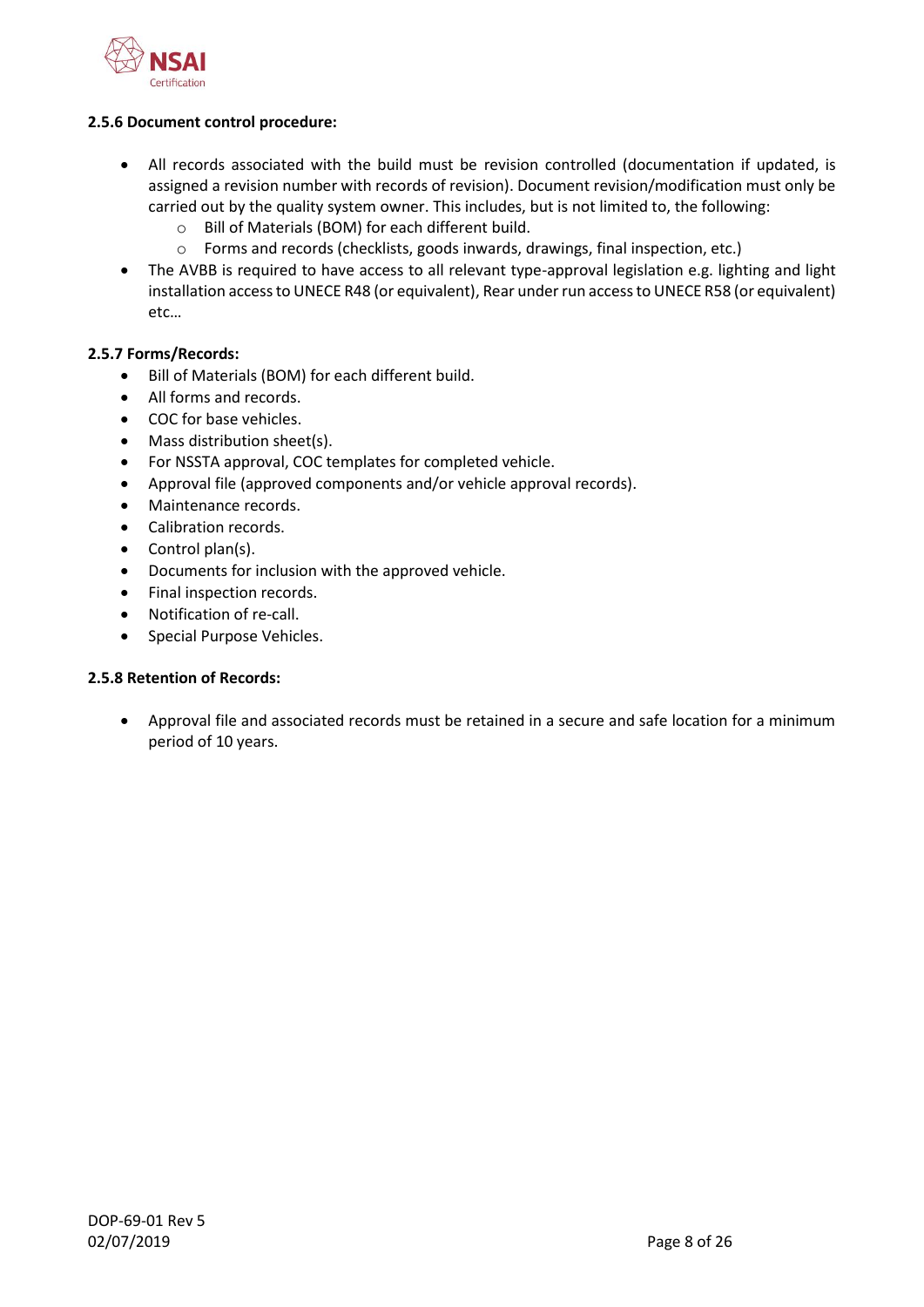

#### **2.5.9 Vehicle Approval File procedure:**

An approval file will be required for each approval granted.

- For NSSTA approval: this file will consist of the following:
	- o Appropriate NSAI Evaluation Form for vehicle category (eg. N1, N2, N3 etc.) (Only one form required for each type – not necessary to reproduce for each vehicle in the type.)
	- $\circ$  Base vehicle documentation (EC file, Base vehicle TVV, multi stage agreements etc)
	- $\circ$  Type variant version coding (2<sup>nd</sup> stage)
	- o Base vehicle COC for each vehicle in the type. *(To demonstrate compliance of the base vehicle)*
	- o Individual COCs issued for each vehicle in the type.
	- o Appropriate inspection checklists for each vehicle a completed COC issued for.
	- o Mass distribution sheets
	- o Copies of ATC test reports.
	- o Control Plan for the type.
	- o Final inspection records.
	- o Copy of NSSTA certificate.
	- o Conformity of Production (COP) records.
- For IVA: this file will consist of the following:
	- o Appropriate NSAI Evaluation Form for vehicle category (e.g. N1, N2, N3 etc.)
	- o Component approvals fitted to vehicle
	- o Base vehicle COC or IVA certificate. (To demonstrate compliance of the base vehicle)
	- o Appropriate checklists of inspection
	- o Copies of ATC test reports.
	- o Final inspection records.
	- o Copy of IVA certificate.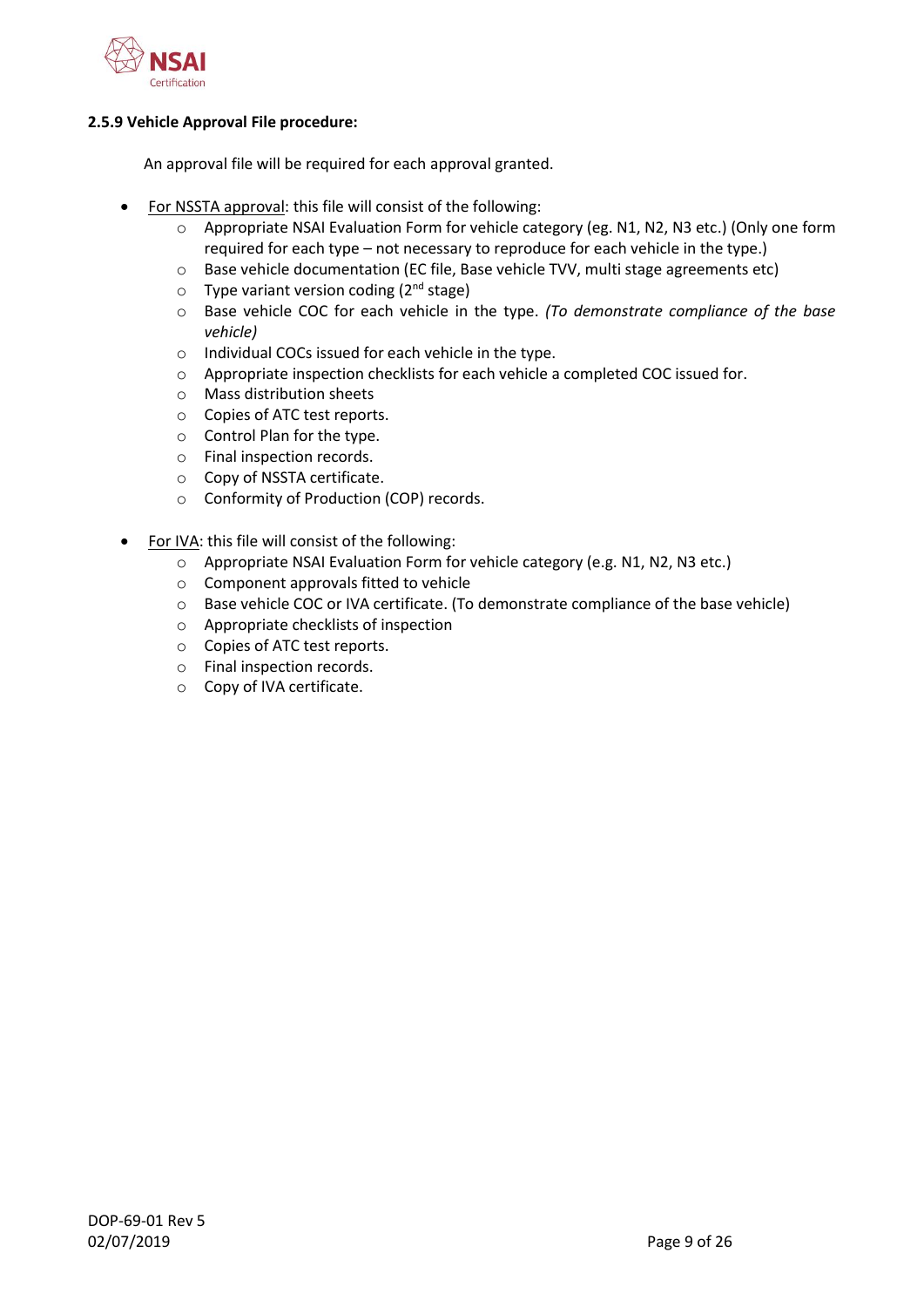

### **2.5.10 Body Builder Plate procedure (see 3 for further details):**

- The following two plates shall be required for each completed vehicle:
	- $\circ$  A manufacturer's statutory plate (see 3.1) will be required for each vehicle. For a multi stage approval this plate shall be attached to the vehicle close to the base vehicle manufacturer's plate.
	- $\circ$  A plate with an identification number identifying the body, tank, crane etc., that is the subject of the build, shall be attached to the body/tank/crane etc. **(not required for complete vehicles).**
- Body Builders Plate procedure shall take into account the plate requirements contained in Section 3 below.

## <span id="page-9-0"></span>**2.6 Vehicle Re-call:**

As a minimum, Body Builders Quality Systems shall provide for vehicle re-call for the following situations:

- Completed vehicles owned by the Body Builder and sold directly to their client(s).
- Vehicles completed on behalf of dealers/distributors and returned to the dealer/distributor for subsequent sale.

1. Where it is necessary to re-call vehicles already sold, registered or put into service because one or more of the systems, components or separate technical units fitted to the vehicle as part of the Body Builders work, or any approved system, component or separate technical unit part of the base vehicle interfered with and/or modified etc, during the course of the Body Builders work; presents a serious risk to road safety, public health or environmental protection, the Body Builder shall immediately inform NSAI.

2. The Body Builder shall propose to NSAI a set of appropriate remedies to neutralise the risk referred to in paragraph 1. NSAI shall communicate the proposed measures to the Road Safety Authority (RSA) and National Consumer Agency (NCA) without delay.

3. If the measures are considered to be insufficient by the RSA and / or the NCA or have not been implemented quickly enough, they shall inform NSAI.

4. NSAIshall then inform the Body Builder. If NSAI is itself not satisfied with the measures of the Body Builder, it shall take all protective measures required, including the withdrawal of the vehicle approval where the Body Builder does not propose and implement effective corrective measures. In case of withdrawal of the vehicle approval, NSAI shall notify the Body Builder, the RSA and the NCA within 20 working days.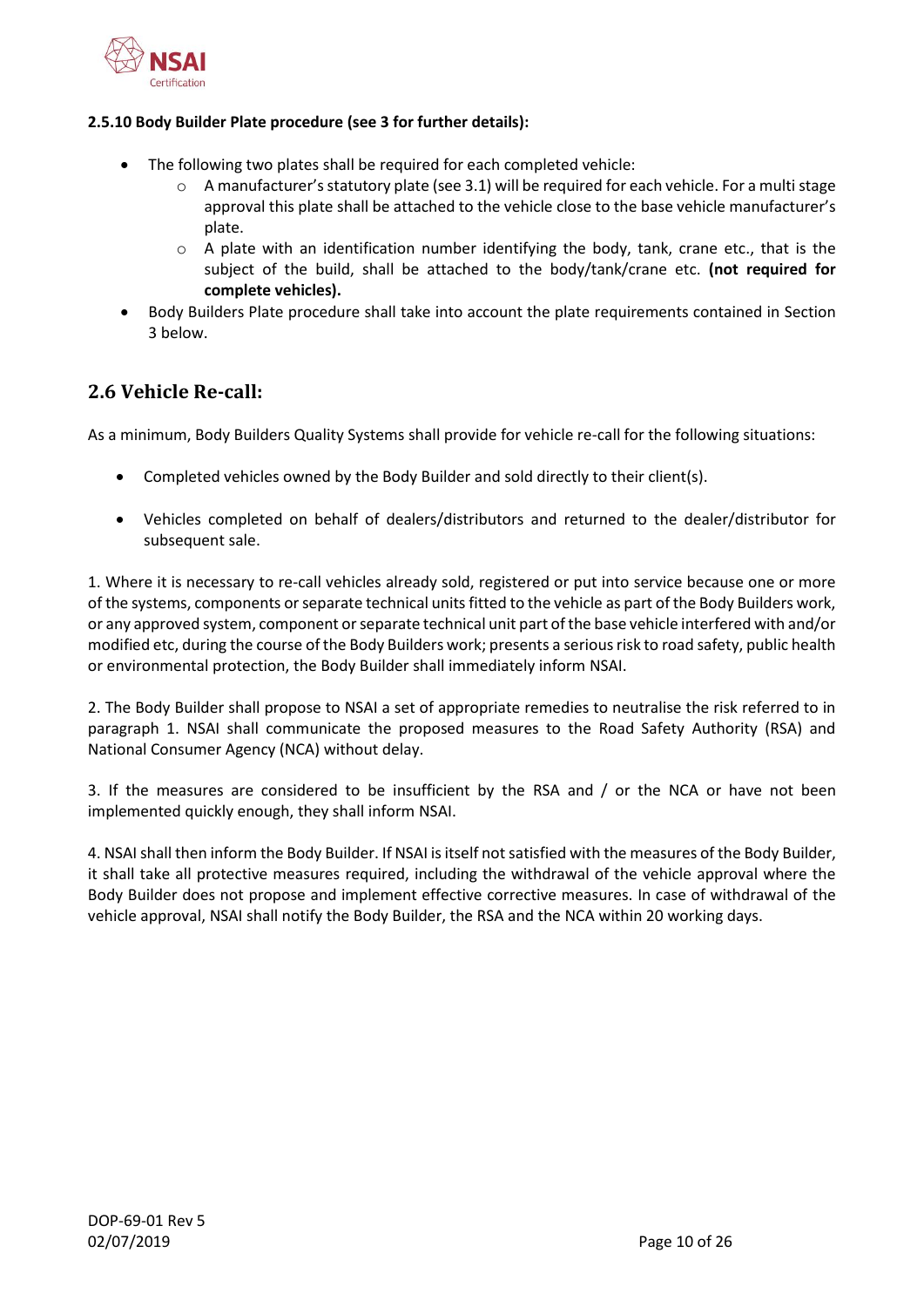

The following template shall be used for the notification of vehicle re-call:

#### **Notification of Vehicle Re-Call**

Base vehicle details:

VIN: EC Type Approval Number: Manufacturer: Make: Trade name: Category: (M1, M2, M3, N1, N2, N3, O1, O2, O3, O4) Commercial Name(s):

Completed vehicle details:

VIN: IVA Number: NSSTA number: Body Builder: Body Builder Make description: Body Builder Trade name: Category: (M1, M2, M3, N1, N2, N3, O1, O2, O3, O4) Commercial Name(s): ???

The Safety Defect ???

List of vehicles affected (VINS) ???

Location and number of vehicles

| Dealer(s)/Distributor(s)                        | Client(s) (if sold<br>directly to<br>clients) | Quantity | VIN(s) |  |  |  |  |  |  |
|-------------------------------------------------|-----------------------------------------------|----------|--------|--|--|--|--|--|--|
|                                                 |                                               |          |        |  |  |  |  |  |  |
|                                                 |                                               |          |        |  |  |  |  |  |  |
|                                                 |                                               |          |        |  |  |  |  |  |  |
|                                                 |                                               |          |        |  |  |  |  |  |  |
|                                                 |                                               |          |        |  |  |  |  |  |  |
| The Proposed remedies/Corrective actions<br>??? |                                               |          |        |  |  |  |  |  |  |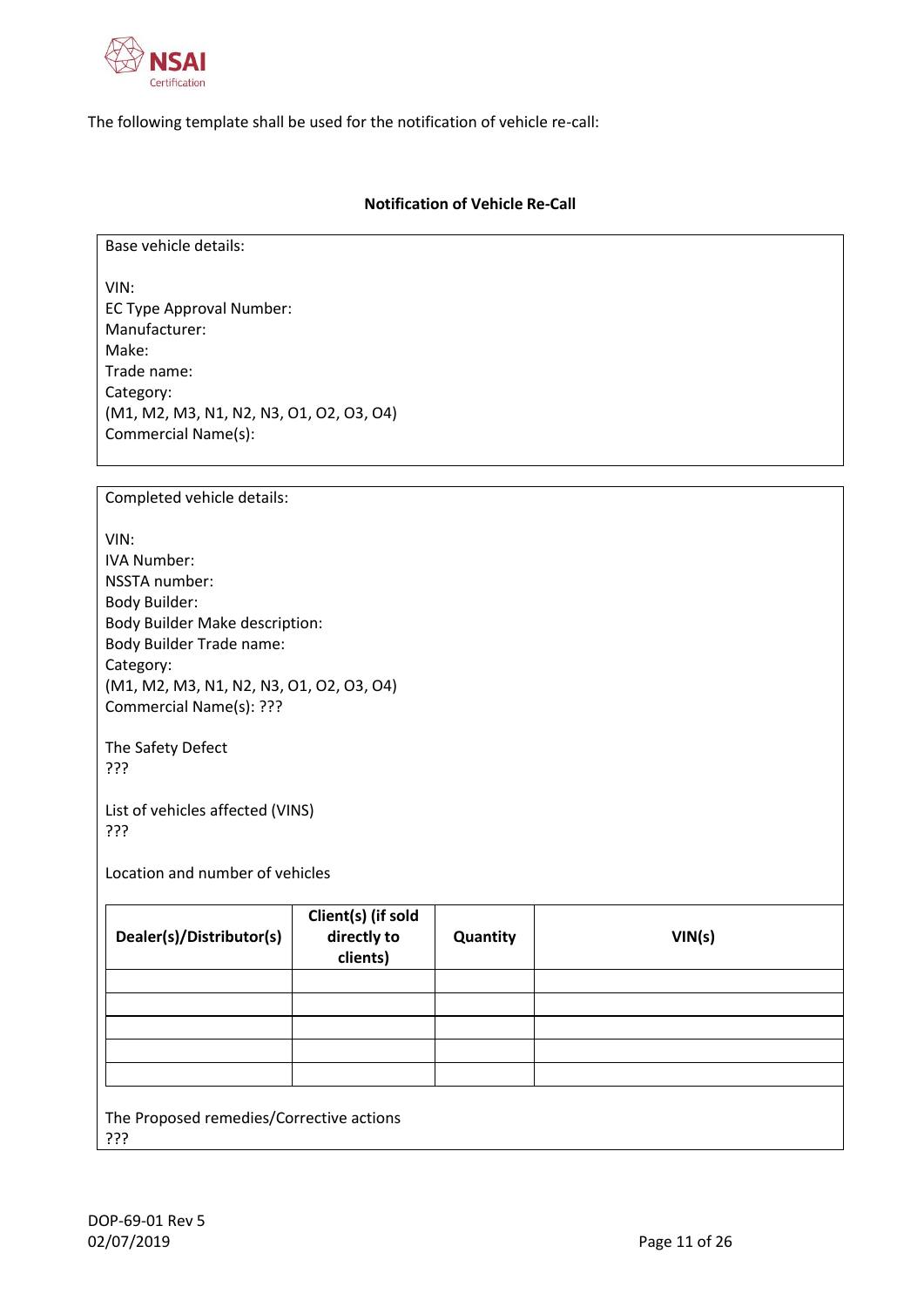

#### **2.6.1 Vehicle Re-call procedure:**

- All Body Builders shall develop a Vehicle Re-call procedure.
- The procedure shall provide for the notification to NSAI of any vehicle that has been issued with a National approval, which requires re-call.
- The notification to NSAI shall be as per the model contained in Section 7.
- The procedure shall identify the vehicle(s) requiring re-call and detail the defects and proposed remedies.
- The procedure shall provide for notification of re-call to the vehicle owners for the following situations:
	- o Completed vehicles sold directly by the Body Builder to their client(s).
		- For this situation the Body Builder shall notify their client(s) directly of the re-call.
		- The notification shall be as per the model contained in section 7.
	- o Vehicles completed on behalf of dealers/distributors and returned to the dealer/distributor for subsequent sale.
		- For this situation, the Body Builder shall notify the dealer/distributor directly.
		- The notification shall be as per the model contained in section 7

## <span id="page-11-0"></span>**2.7 Environment**

The AVBB will need to provide a safe and sufficient workspace for the manufacturing and assembly of AVBB related products. The infrastructure must be suitable and support the duties related to the scope of the approval. Some examples of this are but are not limited to:

- Gantry cranes for the safe removal and transportation of bodies and heavy objects on the workshop floor
- Clean and tidy workspace to ensure a safe environment for the employer/employees
- Adequate lighting for the duties being carried out

Infrastructure can include:

- Buildings and associated utilities
- Equipment, including hardware and software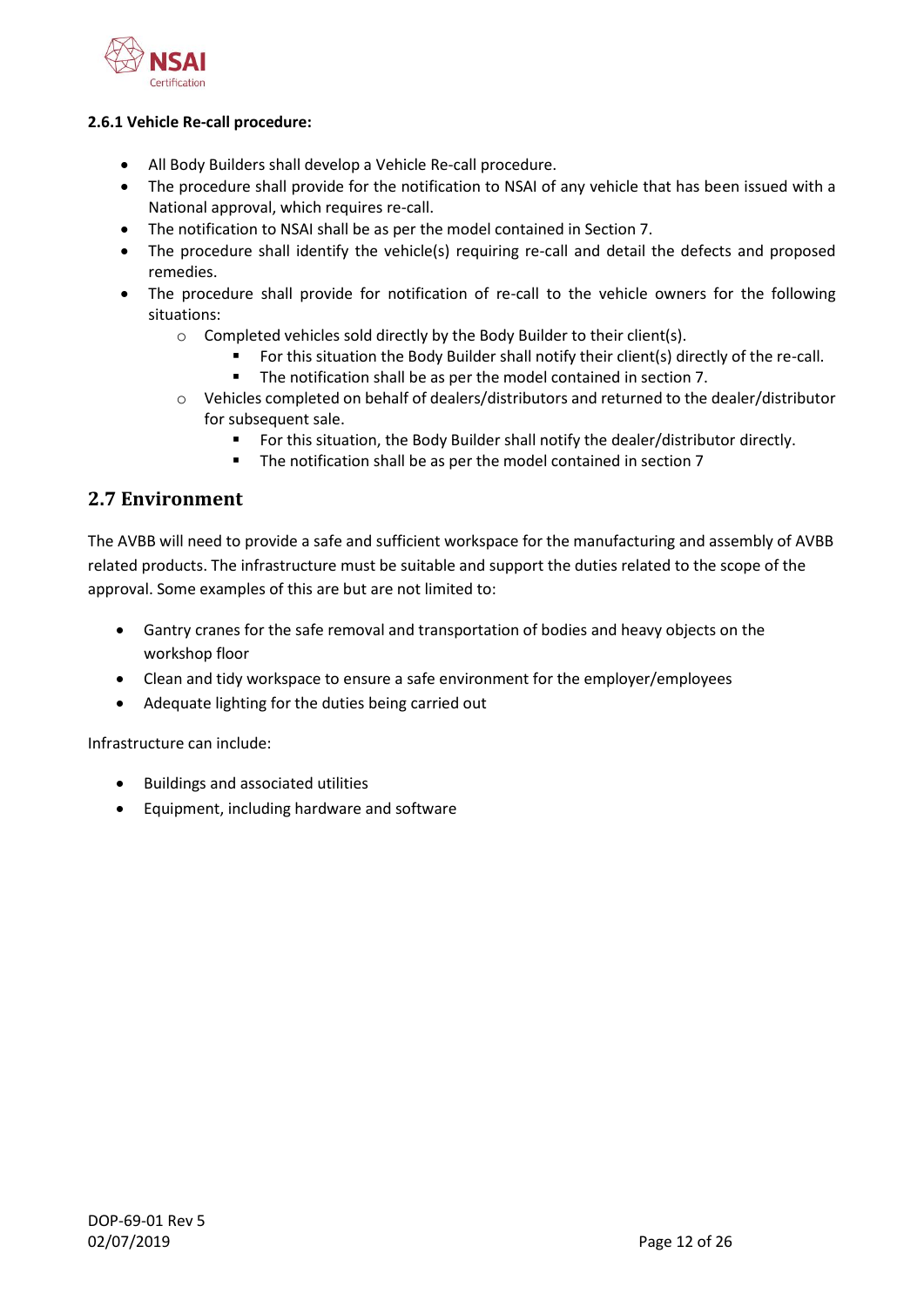

## <span id="page-12-0"></span>**2.8 Multi-stage approval:**

Extract from multi stage annex XVII of framework directive 2007/46/EC

*The satisfactory operation of the process of multi-stage EC type-approval requires joint action by all the manufacturers concerned. To this end approval authorities must ensure, before granting first and subsequent stage approval, that suitable arrangements exist between the relevant manufacturers for the supply and interchange of documents and information such that the completed vehicle type meets the technical requirements of all the relevant regulatory acts as prescribed in Annex IV or Annex XI. Such information must include details of relevant system, component and separate technical unit approvals and of vehicle parts which form part of the incomplete vehicle but are not yet approved. The manufacturer of the previous stage shall provide information to the manufacturer of the subsequent stage regarding any change that may affect system type-approvals or the whole vehicle type-approval. Such information shall be provided as soon as the new extension to the whole vehicle type has been issued and at the latest on the starting date of production of the incomplete vehicle.*

## **2.8.1 Multi-Stage Agreements:**

Approval applicants shall be required to have agreements in place for multi-stage approvals. This shall include signed agreements between stage 1 base vehicle manufacturer/representative and stage 2 bodybuilder. If there are more than 2 subsequent stage manufacturers i.e. bodybuilder fits tipper body and crane installer fits crane, agreements between these two parties shall also be required to ensure conformity of production.

Agreements between stage 1 and 2 (i.e. base vehicle manufacturer and AVBB) should contain but is not limited to the following:

- WVTA (Whole Vehicle Type Approval) Data
- Details of extensions regarding WVTA:
	- o Information outlining the reason for base vehicle extension
	- o Base vehicle Variant, Versions added/removed
- Exchange of systems approvals as relevant
- Modifications to the base vehicle as relevant
- Technical support i.e., access to bodybuilder portal, guidance documents, training, etc. (See base vehicle section below for more information)

Agreements between subsequent manufacturers should be tailored to suit the activities of each and to ensure conformity of production.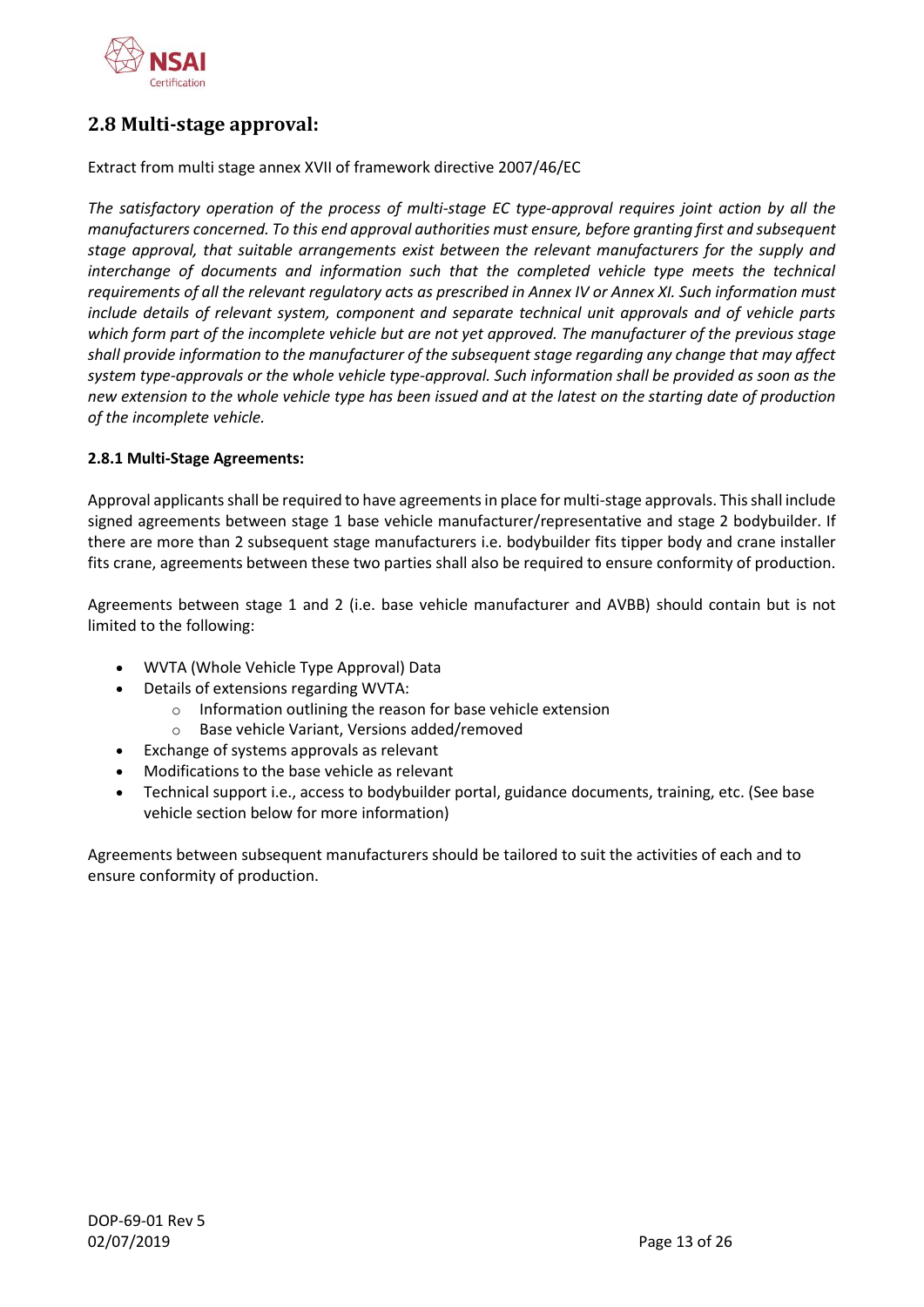

#### **2.8.2 Base Vehicle Approval**

Prior to commencement of the build, all incomplete base vehicles (e.g. chassis-cab, etc.,) are required to have:

1. An incomplete European Commission Whole Vehicle Type-Approval (ECWVTA)

AVBB's must obtain the incomplete ECWVTA COC for the vehicle. This is what demonstrates that the base vehicle is in compliance with their legislative requirements (e.g. braking, exhaust emissions, EMC, steering etc.). Without this information, body builders will be taking on full responsibility for the entire vehicle, not just the work they carry out.

## *Body Builders Document Control procedure and Approval File procedure must ensure these documents are obtained and located in the correct vehicle file.*

## **2.8.3 Access to vehicle manufacturer's body builder instructions**

All AVBB's must have access to the base vehicle manufacturer's body mounting instructions. This shall be achieved by an agreement between both parties (letter of association) that ensures the supply and interchange of relevant documents and information to ensure the finished vehicle meets all of the relevant technical requirements (Annex XVII agreement of 2007/46/EC as amended)

As a minimum, the bodybuilder must have access to the base vehicle manufacturer's body builder portal. **Minimum information required to be accessed form base vehicle manufacturer portal include:**

- All systems approvals which are granted to the base vehicle chassis for each variant and version (e.g. braking, masses and dimensions, rear under run, lateral protection etc.)
- Covered masses and dimensions including:
	- the maximum completed mass
	- the maximum allowed reference mass for the emission approval
	- rear overhang limitation
	- minimum front axle unladen mass
- The centre of gravity for the bodywork which is authorised regarding the difference vehicle axle loads
- Attachment of the bodywork or accessories on the chassis e.g.
	- forbidden welding points or
	- drilling points or
	- fixing point for the body
- **Drawings**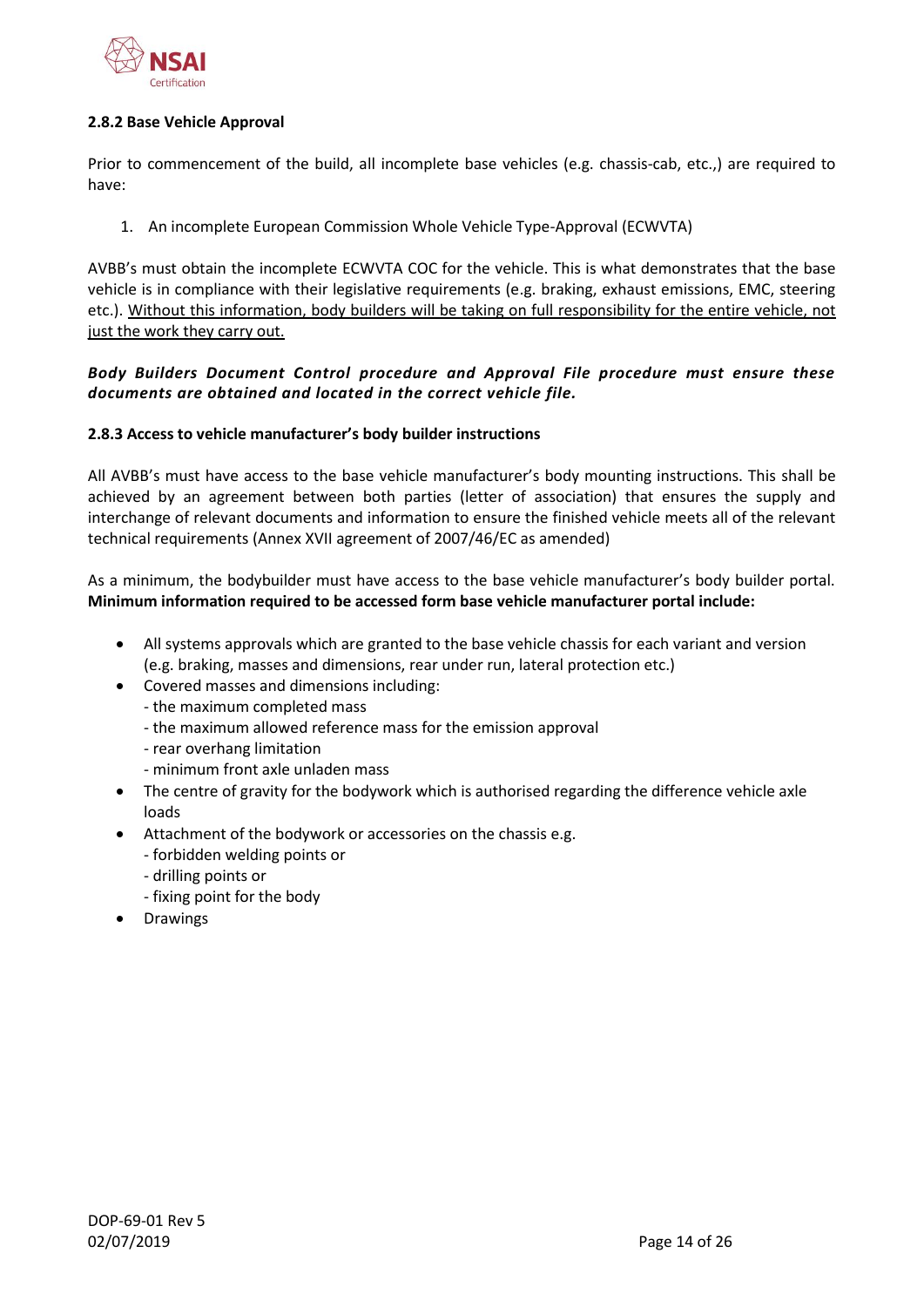

## <span id="page-14-0"></span>**3. Plates and VIN:**

## <span id="page-14-1"></span>**3.1 Manufacturer's statutory plate:**

Each Body Builder is required to fit a manufacturer's plate on completion of each stage of the build on all categories of vehicles.

This plate must be firmly attached, in a conspicuous and readily accessible position. The manufacturer's statutory plate shall consist either of: (a) a rectangular sheet of metal or (b) a rectangular self-adhesive label. Metallic plates shall be fastened with rivets. If the manufacturers plate is a label, it shall be tamper evident, fraud resistant and self-destructive in case there is an attempt to remove the label.

For  $2^{nd}$  or  $3^{rd}$  stage manufacturers, this plate must be close to the base vehicle manufacturer's plate on a part which cannot be removed i.e. B pillar. It must show clearly and indelibly the following information in the order listed:

- Name of the manufacturer,
- IVA or NSSTA approval number,
- The stage of approval i.e. stage 2 or stage 3
- VIN (Vehicle Identification Number) (if required)
- Bodywork Identification Number (See section 3.2 for further details)
- Maximum permissible laden mass of the vehicle (\*),
- Maximum permissible laden mass of the combination (where the vehicle is permitted to tow a trailer) (\*),
- Maximum permissible mass on each axle, listed in order from front to rear (\*),
- In the case of a semi-trailer or centre axle trailer, the maximum permitted mass on the coupling device (\*).

## *(\*) Only where the value has changed during the current stage of approval. In this case these values need not be repeated on the current plate. An example of can be found below (this is given as a guide only):*

| MANUFACTURER'S NAME                                  |
|------------------------------------------------------|
| e24*NKS*5515                                         |
| Stage 2                                              |
| Bodywork Identification Number: ABC??? (if required) |

Example of a Body Builders vehicle plate **with masses and VIN** can be found below (this is given as a guide only):

| <b>MANUFACTURER'S NAME</b>                           |
|------------------------------------------------------|
| e24*IVA*5515                                         |
| SMNHY123T1Y000546                                    |
| Bodywork Identification Number: ABC??? (if required) |
| 2800 kg                                              |
| 3500 kg                                              |
| 1-1000 kg                                            |
| 2-1800 kg                                            |

The minimum height of the characters used on the plate is 4 mm.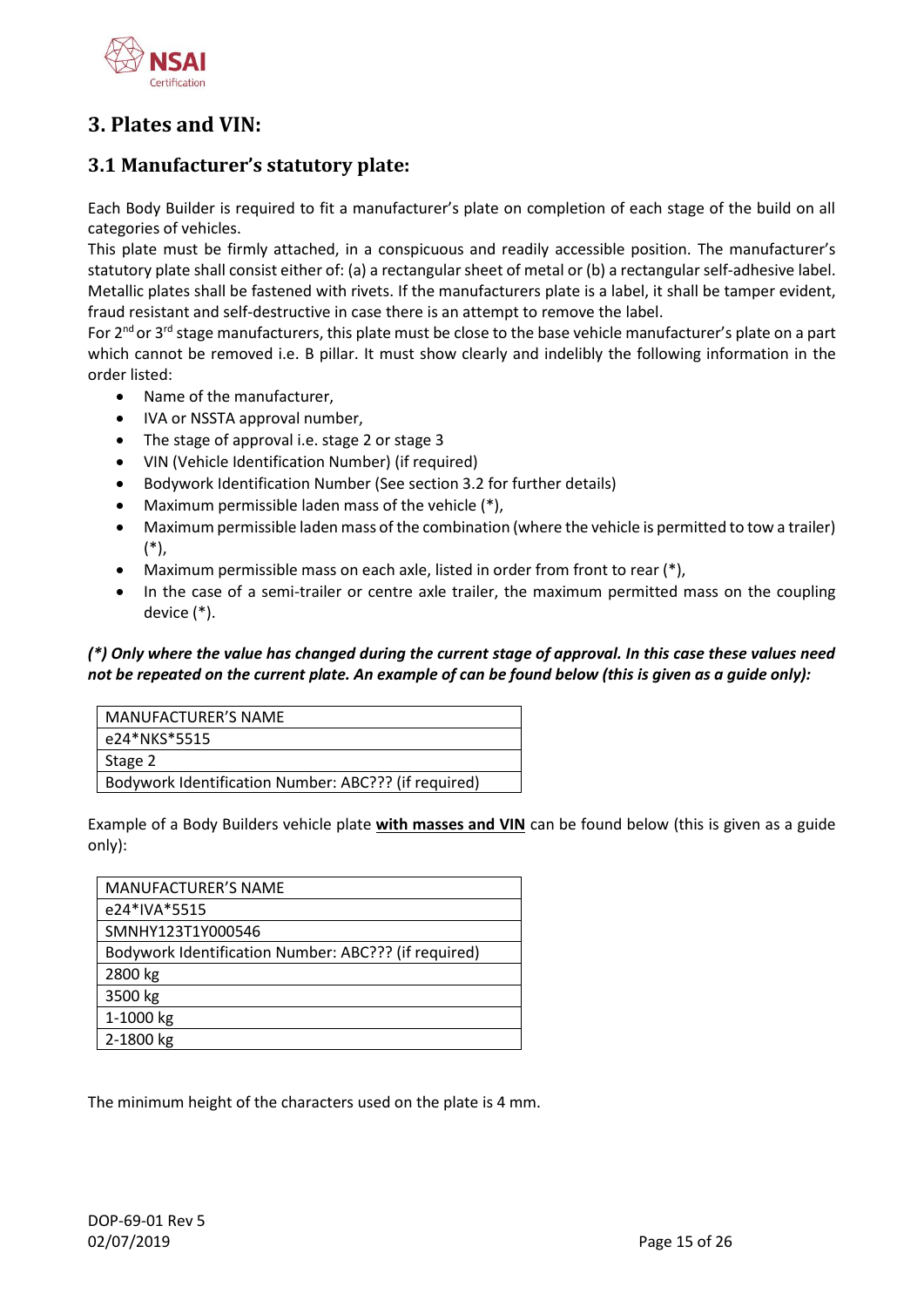

Each Body Builder shall develop a procedure describing the generation of vehicle plates. This procedure shall include at least the following:

- The manufacture of these plates (either in-house or external manufacture).
- The person responsible for these plates (assigning the numbers, stock)
- The layout of these plates.
- Process for the correction of incorrect plates attached to a vehicle.
- Type of plate i.e. the category of vehicle, body type, number of axles.

## <span id="page-15-0"></span>**3.2. Bodywork Identification Plate:**

**All bodies fitted to vehicles must be fitted with a Bodywork Identification Plate. The purpose of this plate is to uniquely identify the body fitted and is an additional plate to the manufacturers statutory plate.**

A Bodywork Identification Plate is not required in the following modifications:

- An M1 vehicle converted by the Body Builder to an N1 with bodywork code BB;
- An incomplete O category vehicle;
- A completed M1 vehicle adapted exclusively for wheelchair access.
- Stage 1 vehicle is a complete vehicle and bodywork not altered

The list above is not exhaustive and there may be other situations where a Bodywork Identification Plate need not be fitted. Contact NSAI if you need further information.

For further information on vehicle categories and bodywork codes, see Annex II of framework directive 2007/46/EC as most recently amended Link [here](https://eur-lex.europa.eu/legal-content/EN/TXT/PDF/?uri=CELEX:02007L0046-20190101&from=EN)

This plate must be firmly attached, in a conspicuous and readily accessible position on a part of the body not subject to replacement in use. If possible, this plate should be fitted to the same side of the vehicle as the Body Builder vehicle plate in section 3.1.

This plate shall contain at least the following information:

- Name of manufacturer
- Bodywork Identification Number (should match the Body ID number on the body builder vehicle plate,)
- NSAI AVBB Body Builder number.

The minimum height of the characters used on the Body Identification Plate is 4mm

Example of a Body Identification Plate (this is given as a guide only):

MANUFACTURER'S NAME Bodywork Identification Number NSAI AVBB Body Builder Number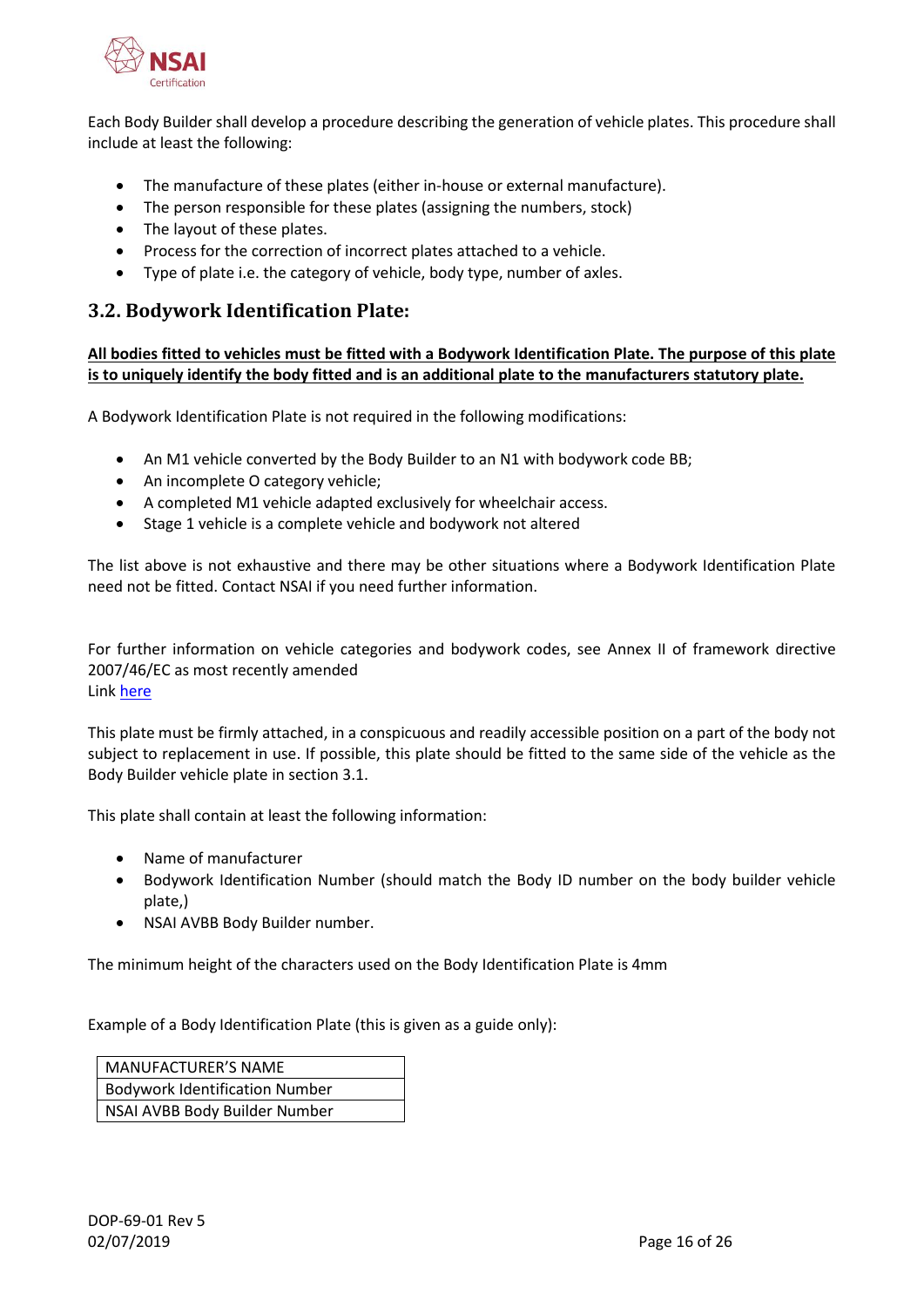

#### **3.2.1 Bodywork Identification Number:**

Each Body Builder is required to generate a number which uniquely identifies the type of body being fitted. This number must also appear on the manufacturers statutory in section 3.1.

For swap bodies:

- The first two characters shall consist of the bodywork code (see Section3.2)
- All bodyworks intended to be fitted to the swap system shall have a body ID plate fitted with unique body ID code
- All Bodywork Identification Numbers for a type of completed vehicle shall appear on the manufacturers statutory plate (3.1). See sample plate below:

| <b>MANUFACTURER'S NAME</b>            |         |  |  |  |  |  |  |  |
|---------------------------------------|---------|--|--|--|--|--|--|--|
| e24*NKS*5515                          |         |  |  |  |  |  |  |  |
| Stage 2                               |         |  |  |  |  |  |  |  |
| <b>Bodywork Identification Number</b> |         |  |  |  |  |  |  |  |
| Swap Body 1:<br>01ABC??               |         |  |  |  |  |  |  |  |
| Swap Body 2:                          | 02DEF?? |  |  |  |  |  |  |  |
| Swap Body 3:                          | 03GHJ?? |  |  |  |  |  |  |  |
| Swap Body 4:                          | 04KLM?? |  |  |  |  |  |  |  |
| 2800 kg                               |         |  |  |  |  |  |  |  |
| 3500 kg                               |         |  |  |  |  |  |  |  |
| 1-1000 kg                             |         |  |  |  |  |  |  |  |
| 2-1800 kg                             |         |  |  |  |  |  |  |  |

As a minimum, each Body Builder shall:

- Develop a procedure for the generation and issuing of Bodywork Identification Numbers.
- For swap bodies this procedure shall:
	- o Provide for the use of the Bodywork Codes for the first two characters of the Bodywork Identification Number.
	- o Provide for the inclusion of all Bodywork Identification Numbers on the relevant Body Builder's Vehicle Plate.
- Develop a procedure describing the generation of Bodywork Identification Plates. This procedure can be part of the Vehicle Plate procedure and shall include at least the following:
	- o Describe the manufacture of these plates (either in-house or external manufacture).
	- o The responsibility for these plates.
	- o The layout of these plates.
	- $\circ$  Process for the correction of incorrect plates attached to a body identified during production and in the field.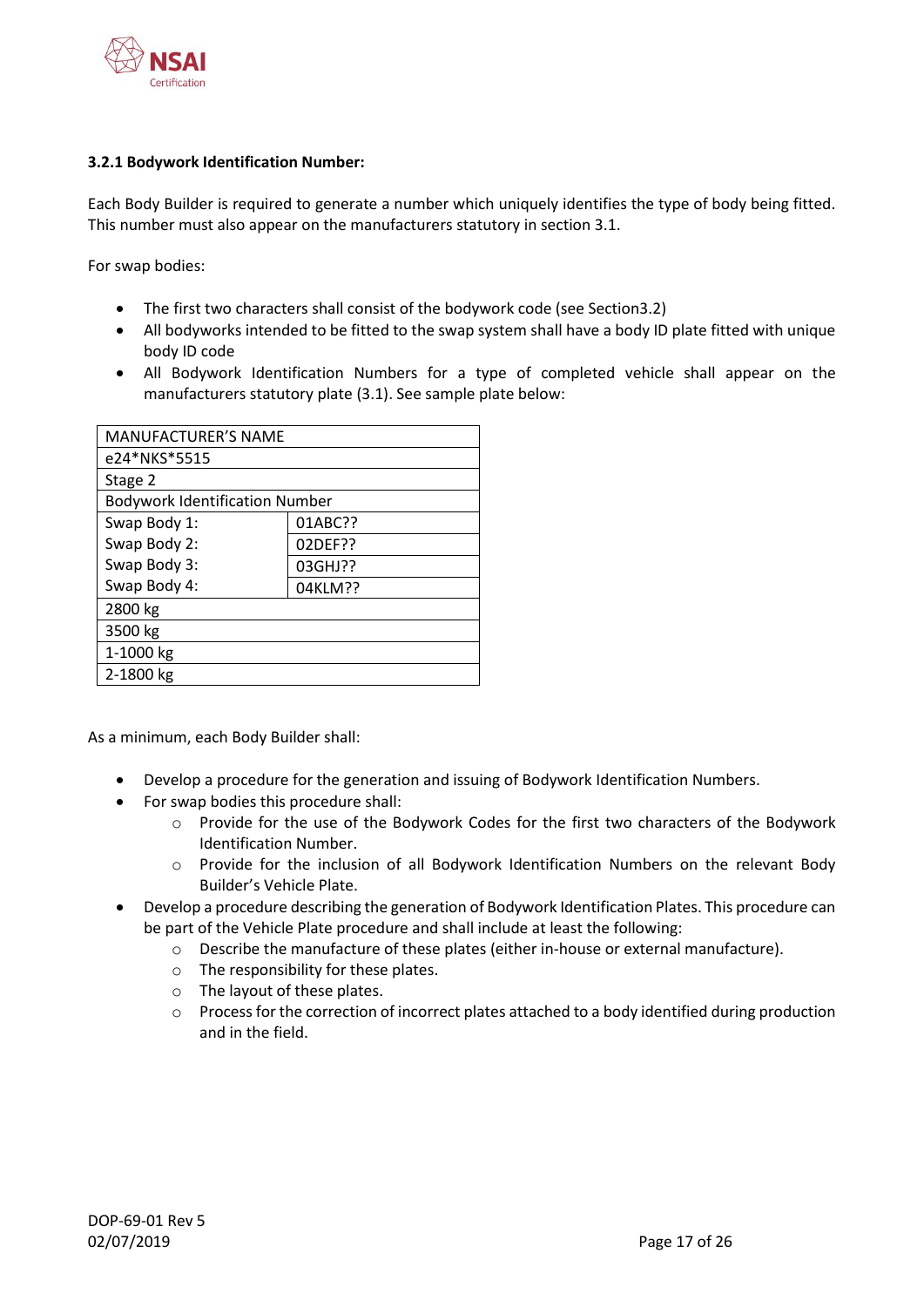

List of bodywork codes (Extracted from Annex II 2007/46/EC).

01 Flat bed;

02 Drop-side;

03 Box body;

- 04 Conditioned body with insulated walls and equipment to maintain the interior temperature;
- 05 Conditioned body with insulated walls but without equipment to maintain the interior temperature;

06 Curtain-sided;

07 Swap body (interchangeable superstructure);

08 Container carrier;

09 Vehicles fitted with hook lift;

10 Tipper;

11 Tank;

12 Tank intended for transport of dangerous goods;

13 Livestock carrier;

14 Vehicle transporter;

15 Concrete mixer;

16 Concrete pump vehicle;

17 Timber;

- 18 Refuse collection vehicle;
- 19 Street sweeper, cleansing and drain clearing;

20 Compressor;

- 21 Boat carrier;
- 22 Glider carrier;
- 23 Vehicles for retail or display purposes;

24 Recovery vehicle;

25 Ladder vehicle;

26 Crane lorry (other than a mobile crane as defined in Section 5 of Part A of Annex II of 2007/46/EC as most recently amended);

- 27 Aerial work platform vehicle;
- 28 Digger derrick vehicle;
- 29 Low floor trailer;
- 30 Glazing transporter;

31 Fire engine;

99 Bodywork that is not included in the present list.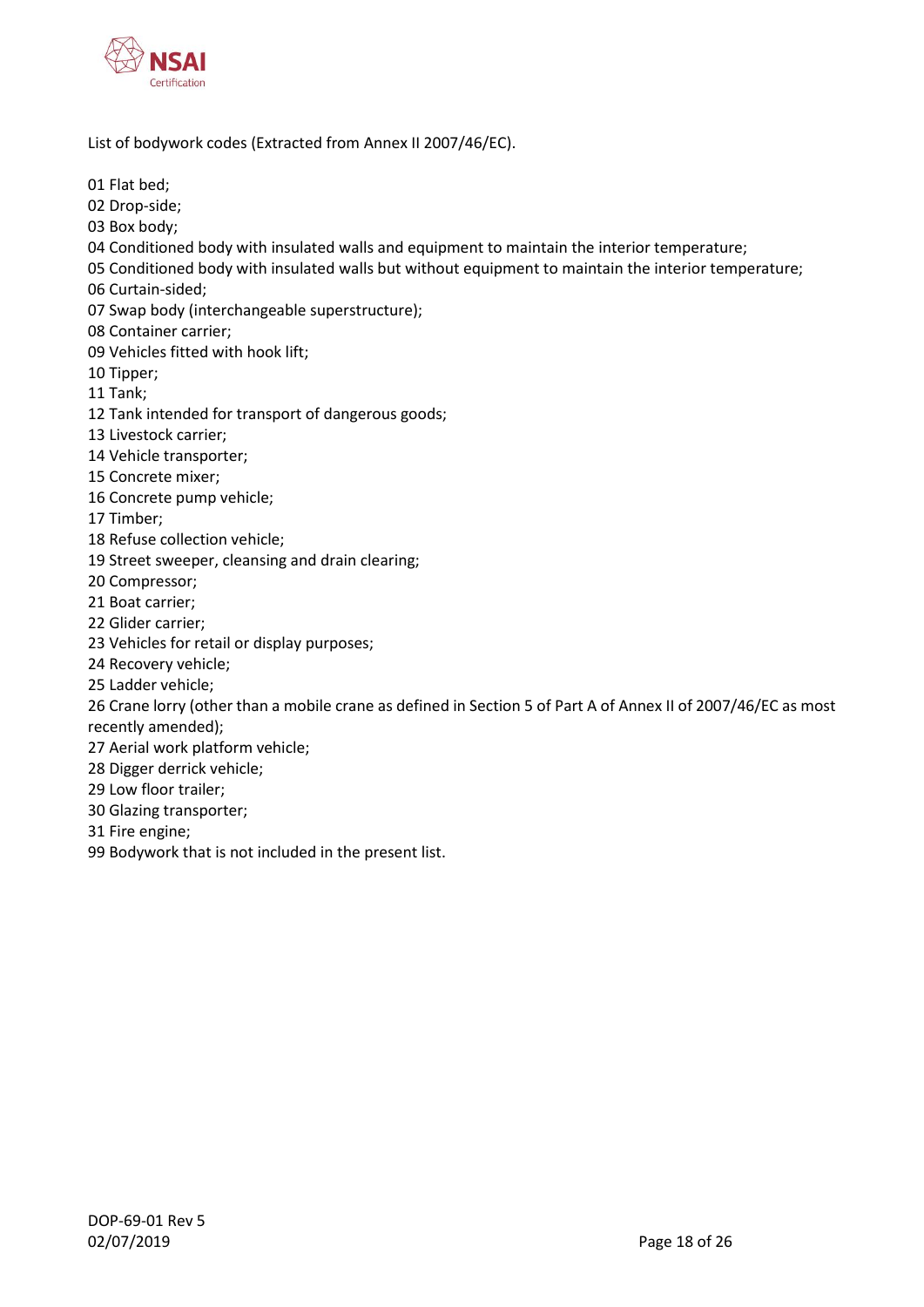

## <span id="page-18-0"></span>**3.3 Trailer specifics**

In the case of trailers, the technically permissible mass on the coupling point must be mentioned.

In this case the coupling point is deemed the first axle and numbered '0'. See example below (this is given as a guide only):

| <b>MANUFACTURER'S NAME</b>                           |
|------------------------------------------------------|
| e24*NKS*5515                                         |
| Bodywork Identification Number: ABC??? (if required) |
| 39000 kg                                             |
| 0-12000 kg                                           |
| 1-9000 kg                                            |
| 2-9000 kg                                            |
| 3-9000 kg                                            |
| T-27000 kg*                                          |

*(\*) The symbol 'T' is used for the technically permissible maximum mass on the axle group*

## <span id="page-18-1"></span>**3.4 Material Requirement for plates (body ID plate and body builder vehicle plate)**

The plate(s) shall consist either of:

- (a) a rectangular sheet of metal;
- (b) a rectangular self-adhesive label.

Metallic plates shall be fastened with rivets.

**If self-adhesive labels are used instead of metallic plate, the labels shall be tamper evident, fraud resistant and self-destructive in case there is an attempt to remove the label.**

## <span id="page-18-2"></span>**3.5 VIN (Vehicle Identification Number)**

The following general requirements must be adhered to for each vehicle:

- A VIN is required for each vehicle. For a complete vehicle manufactured by the Body Builder, a VIN must be generated by the Body Builder. This may require a World Manufacturers Identifier (WMI), for more information please see th[e NSAI website.](https://www.nsai.ie/certification/automotive/transport-schemes/world-manufacturer-identifier/)
- The VIN must uniquely and unequivocally identify the vehicle
- It must be marked on the right-hand side of the vehicle chassis in a clearly visible and accessible position
- The method used should prevent the VIN from being obliterated or deteriorated. To this end the VIN must be marked by stamping or hammering
- The height of the characters on the VIN stamped on chassis must be no less than 7 mm
- The use of the letters 'I', 'O' or 'Q' is not be permitted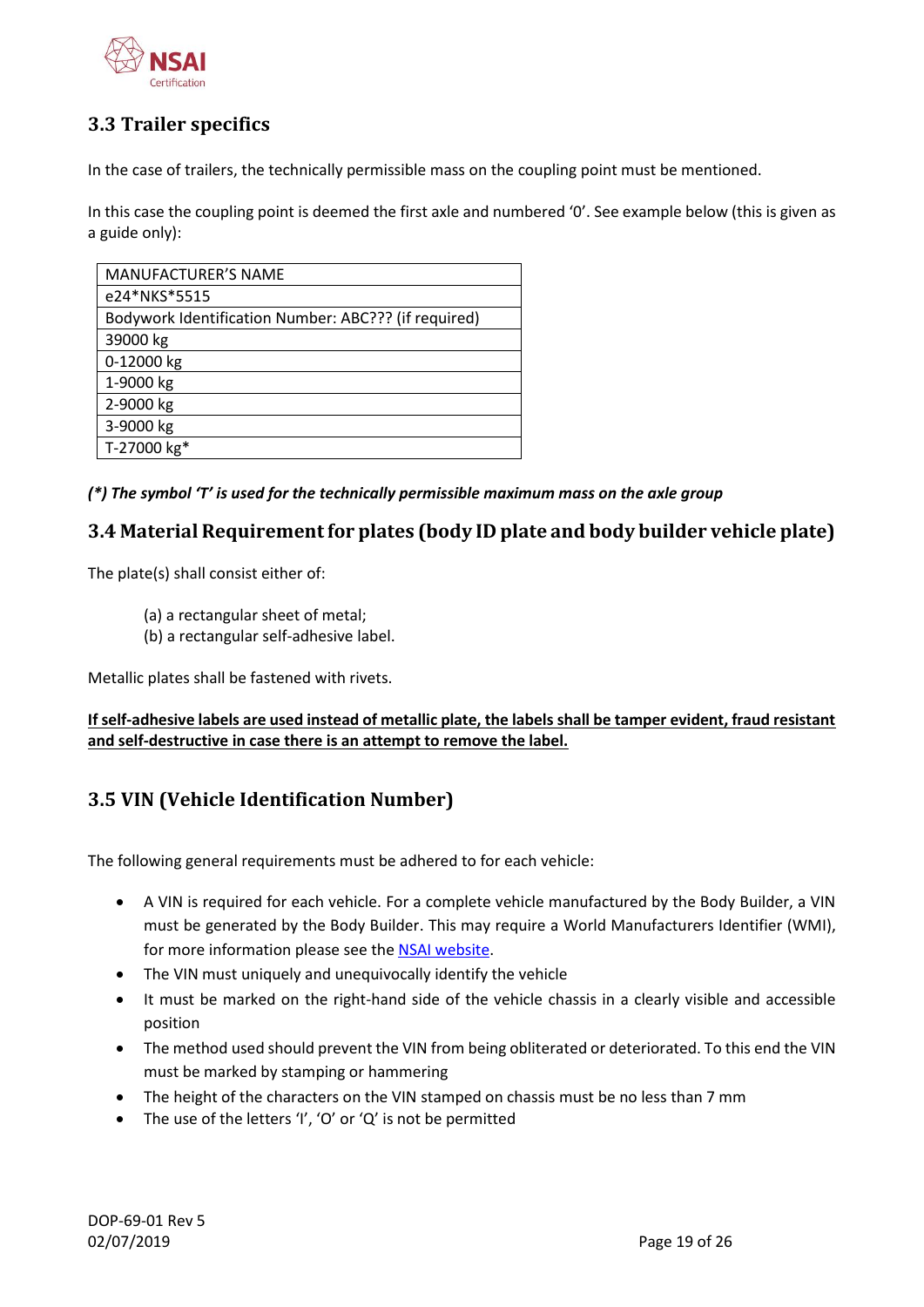

## <span id="page-19-0"></span>**4. Issuance of completed vehicle Certificates of Conformity (COC):**

As a consequence of National Small Series Type Approval (NSSTA), Body Builders shall issue a Certificate of Conformity (COC) for each vehicle in the type approved.

**Body Builders Quality Systems and control plans shall provide for:**

- **The generation and issuance, on Body Builder company headed paper, of a COC for every vehicle in the type approved.**
- **It must ensure that no vehicle within the type leaves the premises without its COC.**
- **NSAI is sent a copy of each COC issued within 24hrs of issuance. This must be uploaded to an appropriately named folder on NSAI Sharefile. This must consist of the completed COC generated attached with the incomplete COC of the base vehicle**
- **As of 12th September 2016, Revenue now requires that all COC's must be in XML format for registration purposes. More information on e-COC's can be found on Revenues website:** <http://www.revenue.ie/en/tax/vrt/certificate-of-conformity.html>

There are two main purposes for the COC as follows: It is a statement of compliance of the completed vehicle with the relevant National vehicle approval requirements.

1. It serves the purpose of vehicle registration.

To serve these purposes, the certificate of conformity has to include:

- (a) The Completed Vehicle VIN.
- (b) The exact technical characteristics of the vehicle (i.e. it is not permitted to mention any range of values in the various entries).
	- It is not necessary to repeat any values that have not changed from the base vehicle incomplete COC.

Without the COC, the completed vehicle will not be registered.

#### 4.1 General Description

The certificate of conformity shall consist of two parts.

- SIDE 1, which identifies the particular vehicle and contains a statement of compliance of the particular vehicle, by the manufacturer.
- SIDE 2, which is a technical description of the main characteristics of the vehicle. The template of side 2 is adapted to each specific vehicle category.

**The certificate of conformity shall be established in a maximum format A4 (210 × 297 mm) or a folder of maximum format A4. The certificate of conformity shall be designed to prevent forgery. To that end, the paper used shall be protected either by coloured graphics or by a watermark in the form of the manufacturer's identification mark**

For COC templates, see Annex IX of 2007/46/EC as last amended. see link [here](https://eur-lex.europa.eu/legal-content/EN/TXT/PDF/?uri=CELEX:02007L0046-20190101&from=EN)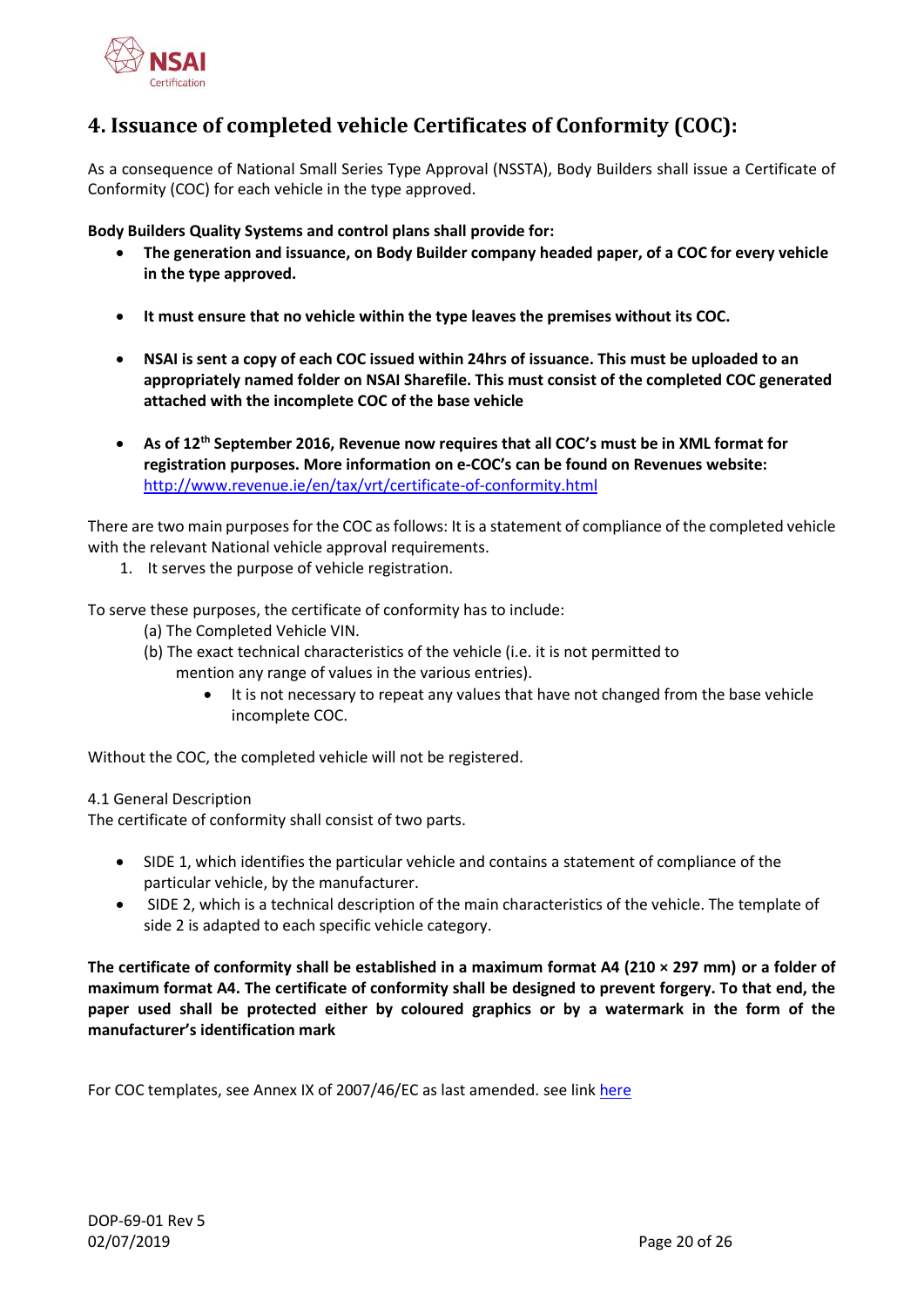

# <span id="page-20-0"></span>**5. Guide to Conformity of Production (COP) and control plans:**

## <span id="page-20-1"></span>**5.1 Conformity of production**

Conformity of production is one the cornerstone requirements as regards type approval and series production.

Conformity of Production procedures are required to ensure that there are adequate arrangements in place to ensure that subsequent products produced on a series approval (i.e. NSSTA) continue to meet and conform to the approved type and to monitor that these arrangements continue to be effective during the life of the approval.

Manufacturers must have a detailed quality manual and control plans for each approval in order to demonstrate at initial assessment an ability to ensure COP going forward

The quality manual and control plans should be detailed enough to ensure with a high degree of confidence that compliance with the relevant directive or regulations can be continually met. In conjunction with the quality manual and control plans an onsite visit shall be required along with periodic inspections to ensure continued compliance.

### **All Body Builders will be subject to at least one COP inspection from NSAI each year (if holder of a series approval) at which time vehicles will be selected for re-test at an ATC.**

The Body Builders COP procedure shall, in particular:

- a) Ensure the existence and application of procedures for effective control of the conformity of completed vehicles to the approved type.
- b) Have access to the testing or other appropriate equipment necessary for checking the conformity to each approved type.
- c) Ensure that test or check results data are recorded and that annexed documents remain available for a period of 10 years.
- d) Analyse the results of each type of test or check, in order to verify and ensure the stability of the product characteristics, making allowance for variation of an industrial production.
- e) Ensure that for each completed vehicle type approved; at least checks based on ATC inspection check as a minimum are carried out.
- f) The checks referred to in point (e) above shall also include the verification of the build specifications in relation to the approval and the information required for certificates of conformity (COC).
- g) Ensure that any set of samples or test pieces, giving evidence of non-conformity in the type of test or check in question gives rise to a further sampling and test or check. All the necessary steps shall be taken to restore conformity of production.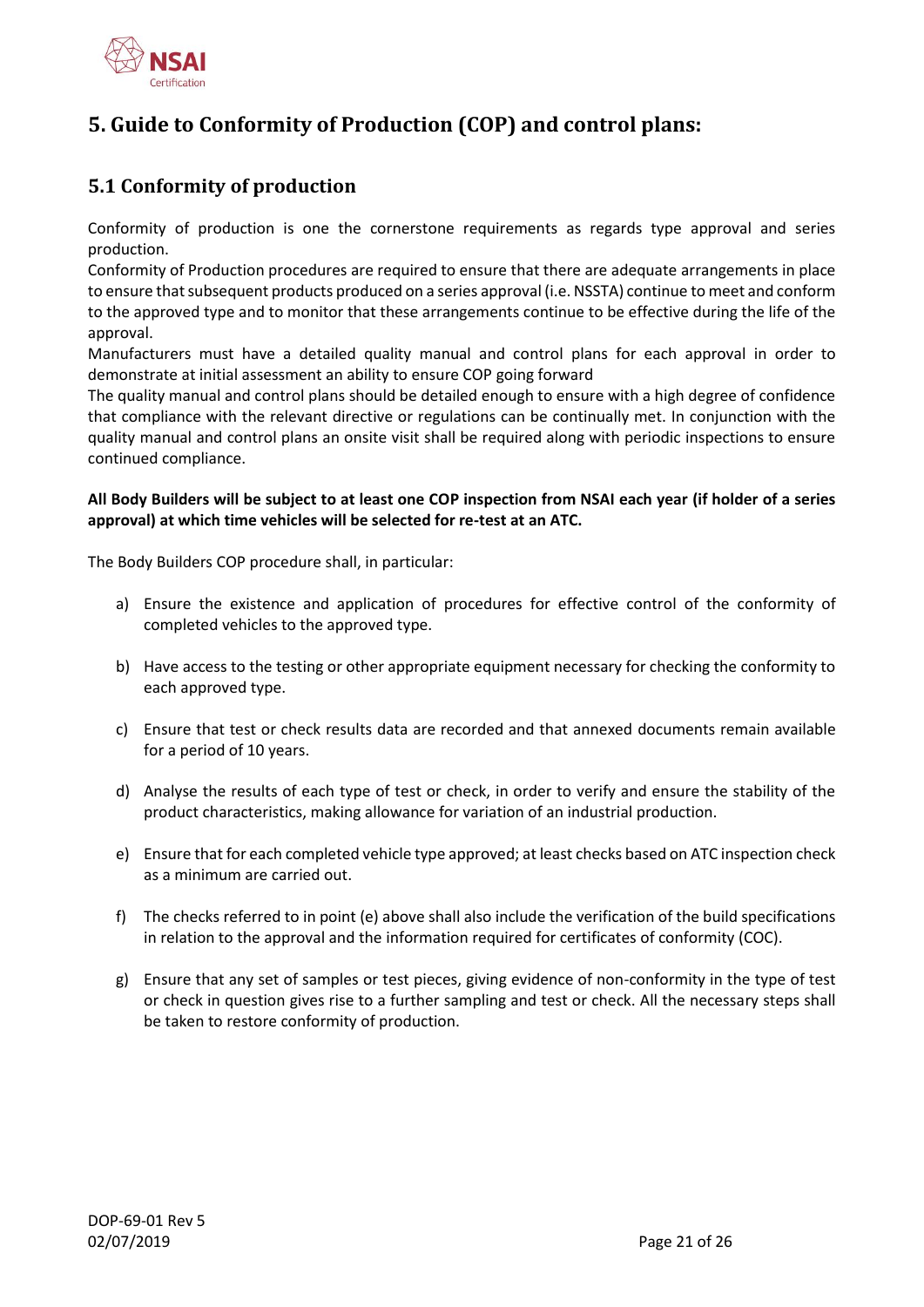

## <span id="page-21-0"></span>**5.2 Control plans**

A control plan is the documented description of those procedures, checks or assigned activities necessary to verify that production units continue to conform to the type approval requirements with regard to specification, marking and performance.

Control plans must be supplied with each series approval application and must be tailored for such. All type approval items relevant to stage of build must be include in control plan. Control plans should contain at least the following:

- Control description i.e. What is been checked e.g. rear underrun installation, coupling installation etc
- Test method i.e. visual check, vehicle test, function check, type approval check, supplier check etc.
- Criteria i.e. pass/fail criteria for inspection and follow up actions as required
- Frequency of checks/inspections carried out
- Department or personnel responsible for checks/inspections carried out
- Reporting -reports for documenting for checks/inspections carried out

An example of a control plan below. This is an example only and manufacturers should design and tailor their own control plan as required

## <span id="page-21-1"></span>**5.3 Example of a Control Plan**

| <b>Control Plan for NSSTA</b>                                  |                                                      |                                                                                                                                                                                                                                                               |                                                                                                                                                                                                                                                                                                                                                                                                                                 |                           |                 |  |  |  |  |
|----------------------------------------------------------------|------------------------------------------------------|---------------------------------------------------------------------------------------------------------------------------------------------------------------------------------------------------------------------------------------------------------------|---------------------------------------------------------------------------------------------------------------------------------------------------------------------------------------------------------------------------------------------------------------------------------------------------------------------------------------------------------------------------------------------------------------------------------|---------------------------|-----------------|--|--|--|--|
| <b>Engineering Approval:</b>                                   | <b>AVBB Number:</b>                                  |                                                                                                                                                                                                                                                               |                                                                                                                                                                                                                                                                                                                                                                                                                                 | Part Number Change Level: | Project Number: |  |  |  |  |
|                                                                |                                                      |                                                                                                                                                                                                                                                               |                                                                                                                                                                                                                                                                                                                                                                                                                                 |                           |                 |  |  |  |  |
| Manufacturer:                                                  | Category:<br>$N1: \square N2: \square, N3: \square,$ |                                                                                                                                                                                                                                                               | <b>Base Vehicle Type:</b>                                                                                                                                                                                                                                                                                                                                                                                                       |                           |                 |  |  |  |  |
| Approval Number:                                               |                                                      |                                                                                                                                                                                                                                                               |                                                                                                                                                                                                                                                                                                                                                                                                                                 |                           |                 |  |  |  |  |
| Number of wheels and<br>axles:                                 | Number of wheels:                                    |                                                                                                                                                                                                                                                               | Number of axles:                                                                                                                                                                                                                                                                                                                                                                                                                |                           |                 |  |  |  |  |
| Axle configuration:                                            |                                                      |                                                                                                                                                                                                                                                               |                                                                                                                                                                                                                                                                                                                                                                                                                                 |                           |                 |  |  |  |  |
|                                                                |                                                      | <b>Vehicle Details</b>                                                                                                                                                                                                                                        |                                                                                                                                                                                                                                                                                                                                                                                                                                 |                           |                 |  |  |  |  |
| Brief description of body work:<br>(Box body, Tank, Crane etc) |                                                      |                                                                                                                                                                                                                                                               |                                                                                                                                                                                                                                                                                                                                                                                                                                 |                           |                 |  |  |  |  |
| Body Builders Unique Code identifying the<br>build             |                                                      |                                                                                                                                                                                                                                                               |                                                                                                                                                                                                                                                                                                                                                                                                                                 |                           |                 |  |  |  |  |
| Approval Number (if available):                                |                                                      |                                                                                                                                                                                                                                                               |                                                                                                                                                                                                                                                                                                                                                                                                                                 |                           |                 |  |  |  |  |
| Category:                                                      |                                                      | $N1: \Box N2: \Box$ , $N3: \Box$ ,                                                                                                                                                                                                                            |                                                                                                                                                                                                                                                                                                                                                                                                                                 |                           |                 |  |  |  |  |
| Vehicle Body Code:<br>(See annex 2 of 2007/46/EC)              |                                                      | BA: $\Box$ , BB: $\Box$ , BC: $\Box$ , BD: $\Box$ , BE: $\Box$ , CA: $\Box$ , CB: $\Box$ , CC: $\Box$ , CD: $\Box$ ,<br>CE: $\Box$ , CF: $\Box$ , CG: $\Box$ , CH: $\Box$ , CI: $\Box$ , CJ: $\Box$ , DA: $\Box$ , DB: $\Box$ , DC: $\Box$<br>DF <sub>1</sub> |                                                                                                                                                                                                                                                                                                                                                                                                                                 |                           |                 |  |  |  |  |
| Bodywork Code:<br>(See annex 2 of 2007/46/EC)                  | $29: \square$ , 30: $\square$ , 31: $\square$        |                                                                                                                                                                                                                                                               | $01:\square$ , $02:\square$ , $03:\square$ , $04:\square$ , $05:\square$ , $06:\square$ , $07:\square$ , $08:\square$ , $09:\square$ ,<br>10: $\Box$ , 11: $\Box$ , 12: $\Box$ , 13: $\Box$ , 14: $\Box$ , 15: $\Box$ , 16: $\Box$ , 17: $\Box$ , 18: $\Box$ , 19:<br>$\square$ 20: $\square$ , 21: $\square$ , 22: $\square$ , 23: $\square$ , 24: $\square$ , 25: $\square$ , 26: $\square$ , 27: $\square$ , 28: $\square$ , |                           |                 |  |  |  |  |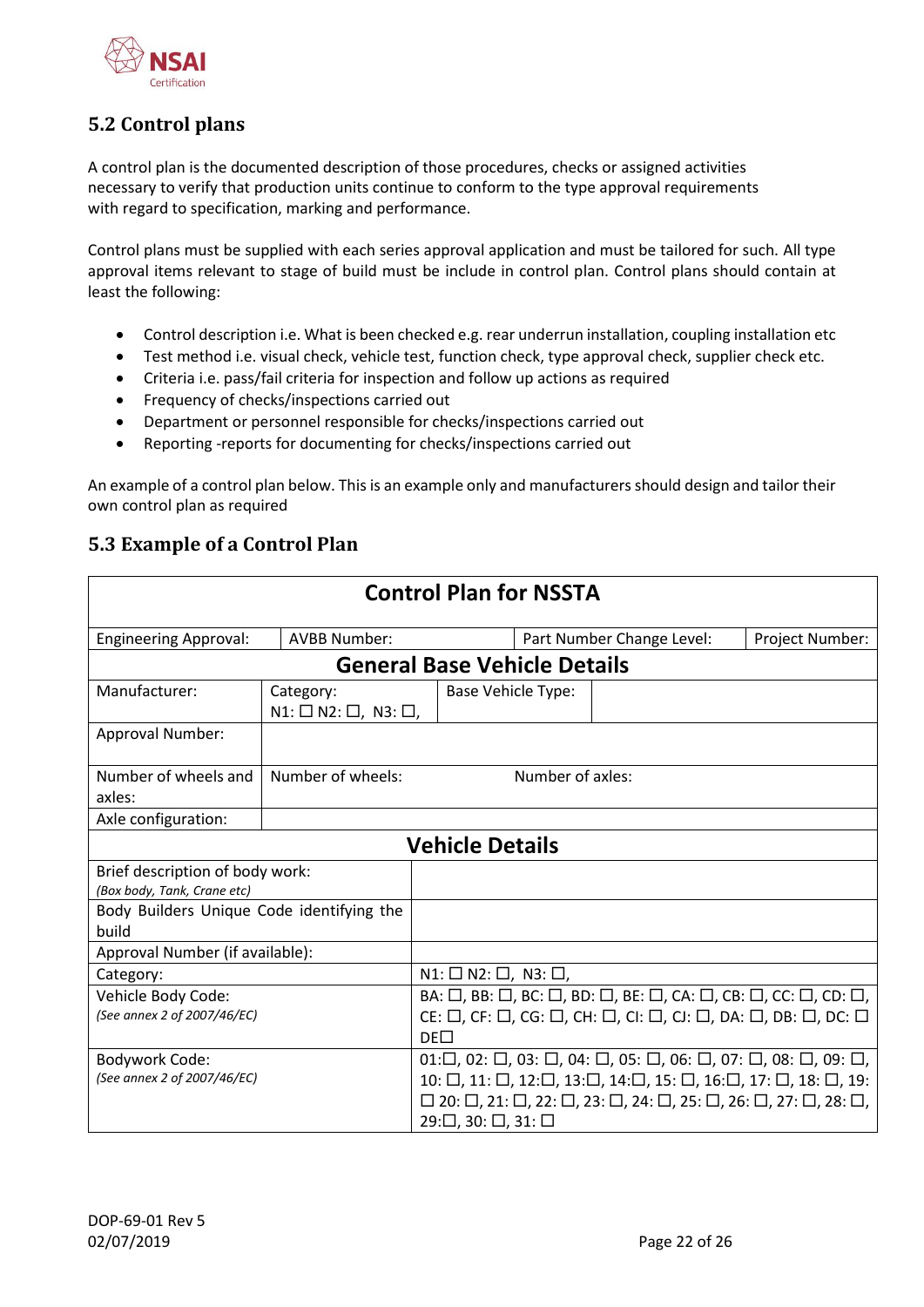

## Example of control plan continued

| <b>Process Control</b><br>(only an example and partially completed. Must to be tailored for actual activities) |                         |                            |                  |             |             |      |        |                                     |        |  |
|----------------------------------------------------------------------------------------------------------------|-------------------------|----------------------------|------------------|-------------|-------------|------|--------|-------------------------------------|--------|--|
| Specificati<br>Machin<br>Control<br>Reaction Plan<br>Sample<br>Record<br>Process<br>Process<br>Measurement     |                         |                            |                  |             |             |      |        |                                     |        |  |
| number                                                                                                         | name                    | e/<br>on<br>Device<br>Tool | <b>Tolerance</b> | Technique   | <b>Size</b> | Freg | Method | Non-<br>to<br>Conformance<br>$\ast$ | number |  |
| 1                                                                                                              | <b>Bom Check</b>        |                            |                  | Review      | 1           |      |        |                                     |        |  |
| 2                                                                                                              | Receiving<br>inspection | N/A                        | N/A              | Certificate | 1           | 100% |        |                                     |        |  |
| 3                                                                                                              | Frame assy              | Jig#1                      |                  | Measure     | 1           | 100% |        |                                     |        |  |
| 4                                                                                                              | Chassis assy            | Jig#2                      |                  | Measure     |             | 100% |        |                                     |        |  |
| 5                                                                                                              | Ancillary fit           |                            |                  | Checklist   | 1           | 100% |        |                                     |        |  |
| 6                                                                                                              |                         |                            |                  |             |             |      |        |                                     |        |  |

| (only an example and partially completed for rear underrun/coupling section below. Must to be tailored for actual activities.) |                           | <b>Completed Vehicle Checks</b> |           |                  |                           |                 |  |
|--------------------------------------------------------------------------------------------------------------------------------|---------------------------|---------------------------------|-----------|------------------|---------------------------|-----------------|--|
| Description                                                                                                                    | Legislation/<br>reference | Inspection<br>type <sup>1</sup> | Frequency | Record<br>Number | Result<br>(Pass/<br>Fail) | Signed by:      |  |
| Rear-under Run:                                                                                                                | UNECE-R58                 | 1                               | 100%      | <b>RUP-01</b>    | Pass                      | J. hill         |  |
|                                                                                                                                |                           | 2                               |           |                  |                           | Quality manager |  |
|                                                                                                                                |                           | 3                               |           |                  |                           |                 |  |
|                                                                                                                                |                           | 4                               |           |                  |                           |                 |  |
|                                                                                                                                |                           | 5                               |           |                  |                           |                 |  |
| Couplings:                                                                                                                     | UNECE-R55                 | 1                               | 100%      | Coup-01          | Pass                      | J. hill         |  |
|                                                                                                                                |                           | 2                               |           |                  |                           | Quality manager |  |
|                                                                                                                                |                           | з                               |           |                  |                           |                 |  |
|                                                                                                                                |                           | 4                               |           |                  |                           |                 |  |
|                                                                                                                                |                           | 5                               |           |                  |                           |                 |  |
| Additional items as required                                                                                                   | ??                        |                                 |           |                  |                           |                 |  |
| Additional items as required                                                                                                   | ??                        |                                 |           |                  |                           |                 |  |

\* <sup>1</sup>Inspection type key: 1= visual inspection, 2 = vehicle test, 3=function check, 4- supplier check, 5=type approval check

\*Details of any non-conformances identified during Process control and Completed Vehicle Checks:

\*Relevant Procedure(s) to follow to correct non-conformance(s):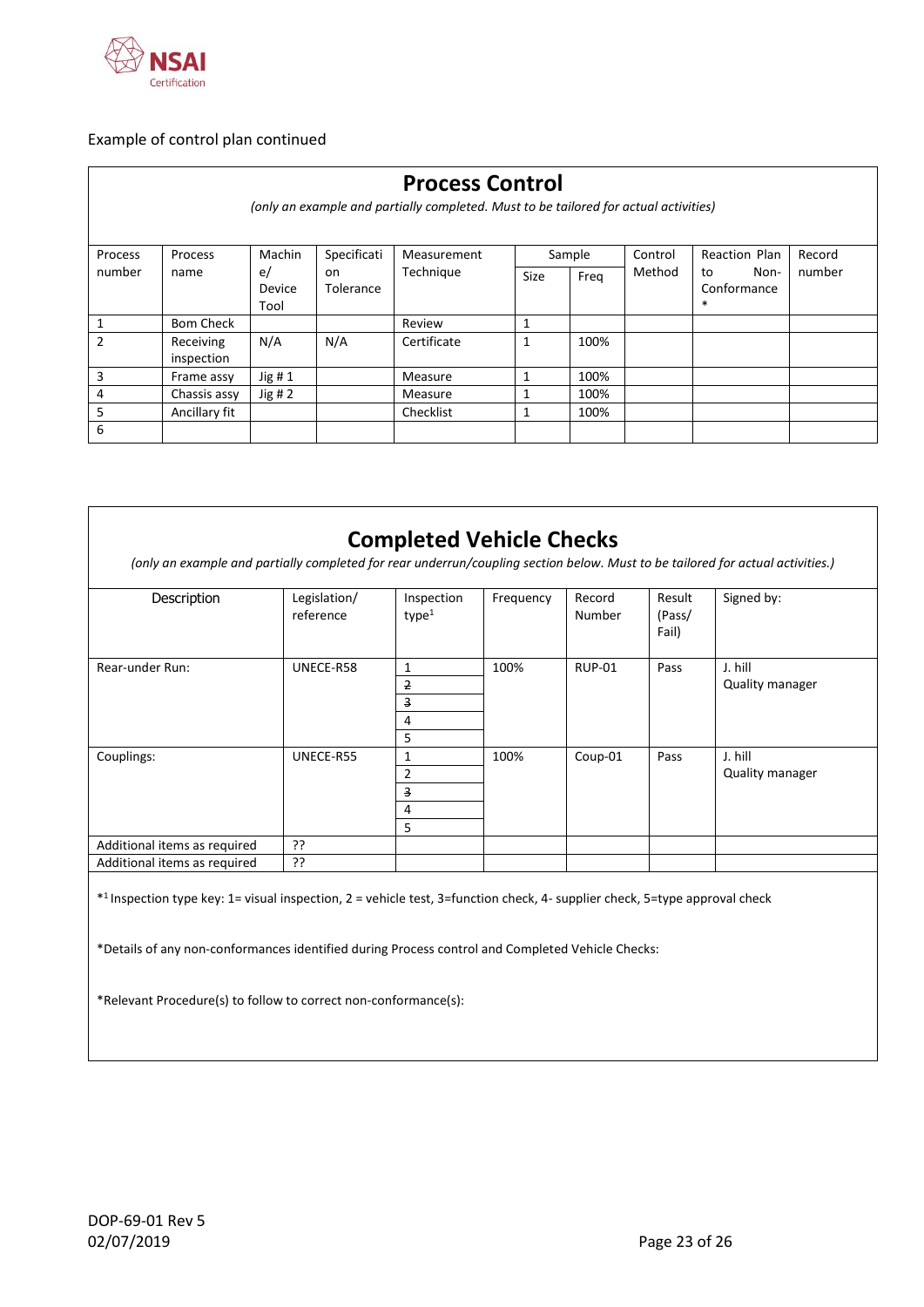

# <span id="page-23-0"></span>**6. Type approval legislation summarised table (Annex IV 2007/46/EC)**

|                                          | <b>Regulatory act</b> | M1     | M <sub>2</sub> | M <sub>3</sub> | N1     | N2     | N3     | <b>O1</b> | O <sub>2</sub> | <b>O3</b> | <b>O4</b> |
|------------------------------------------|-----------------------|--------|----------------|----------------|--------|--------|--------|-----------|----------------|-----------|-----------|
| Sound level                              | 70/157/EEC            | $\ast$ | $\ast$         | $\ast$         | $\ast$ | $\ast$ | $\ast$ |           |                |           |           |
| Light duty emissions                     | 715/2007/EC           | $\ast$ | $\ast$         |                | $\ast$ | $\ast$ |        |           |                |           |           |
| Fuel tank                                | R34                   | $\ast$ | $\ast$         | $\ast$         | $\ast$ | $\ast$ | $\ast$ |           |                |           |           |
| Rear under run                           | <b>R58</b>            | $\ast$ | $\ast$         | $\ast$         | $\ast$ | $\ast$ | $\ast$ | $\ast$    | $\ast$         | $\ast$    | $\ast$    |
| Rear reg plate space                     | 1003/2010(EU)         | $\ast$ | $\ast$         | $\ast$         | $\ast$ | $\ast$ | $\ast$ | $\ast$    | $\ast$         | $\ast$    | $\ast$    |
| Steering                                 | R79                   | $\ast$ | $\ast$         | $\ast$         | $\ast$ | $\ast$ | $\ast$ | $\ast$    | $\ast$         | $\ast$    | $\ast$    |
| Vehicle access                           | R11-130/2012(EU)      | $**$   |                |                | **     | $\ast$ | $\ast$ |           |                |           |           |
| Audible warning                          | <b>R28</b>            | $\ast$ | $\ast$         | $\ast$         | $\ast$ | $\ast$ | $\ast$ |           |                |           |           |
| Mirrors                                  | R46                   | $\ast$ | $\ast$         | $\ast$         | $\ast$ | $\ast$ | $\ast$ |           |                |           |           |
| <b>Brakes</b>                            | R13/R13H              | $\ast$ | $\ast$         | $\ast$         | $\ast$ | $\ast$ | $\ast$ |           | $\ast$         | $\ast$    | $\ast$    |
| <b>EMC</b>                               | R10                   | $\ast$ | $\ast$         | $\ast$         | $\ast$ | $\ast$ | $\ast$ | $\ast$    | $\ast$         | $\ast$    | $\ast$    |
| Interior fittings                        | R21                   | $\ast$ |                |                |        |        |        |           |                |           |           |
| Anti theft                               | R18 R116 R97          | $***$  | $\ast$         | $\ast$         | **     | $\ast$ | $\ast$ |           |                |           |           |
| Protective steering                      | R12                   | $\ast$ |                |                | $\ast$ |        |        |           |                |           |           |
| Seat strength                            | <b>R17 R80</b>        | $\ast$ | $**$           | $**$           | $\ast$ | $\ast$ | $\ast$ |           |                |           |           |
| Seat anchorage                           | R14                   | $\ast$ | $\ast$         | $\ast$         | $\ast$ | $\ast$ | $\ast$ |           |                |           |           |
| Seat belts                               | R <sub>16</sub>       | $\ast$ | $\ast$         | $\ast$         | $\ast$ | $\ast$ | $\ast$ |           |                |           |           |
| <b>External projections</b>              | <b>R26 R61</b>        | $\ast$ |                |                | $\ast$ | $\ast$ | $\ast$ |           |                |           |           |
|                                          | R39                   | $\ast$ | $\ast$         | $\ast$         | $\ast$ | $\ast$ | $\ast$ |           |                |           |           |
| Speedometer reverse<br>Plates            |                       | $\ast$ | $\ast$         | $\ast$         | *      | $\ast$ | $\ast$ | $\ast$    | $\ast$         | $\ast$    | $\ast$    |
|                                          | 19/2011(EU)           | $\ast$ | $\ast$         | $\ast$         | *      | $\ast$ | $\ast$ | $\ast$    | $\ast$         | $\ast$    | $\ast$    |
| Installation of lights                   | <b>R48</b>            | $\ast$ | $\ast$         | $\ast$         | $\ast$ | $\ast$ | $\ast$ |           |                |           |           |
| Towing device                            | 1005/2010(EU)         | $\ast$ |                |                |        |        |        |           |                |           |           |
| Forward vision                           | R125                  |        |                |                |        |        |        |           |                |           |           |
| Tell tales/controls                      | R121                  | $\ast$ | $\ast$         | $\ast$         | $\ast$ | $\ast$ | $\ast$ |           |                |           |           |
| Defrost demist                           | 672/2010(EU)          | $\ast$ | $\ast$         | $\ast$         | $\ast$ | $\ast$ | $\ast$ |           |                |           |           |
| Wash wipe                                | 1008/2010(EU)         | $\ast$ | $\ast$         | $\ast$         | $\ast$ | $\ast$ | $\ast$ |           |                |           |           |
| Heating systems                          | R122                  | $\ast$ | $\ast$         | $\ast$         | $\ast$ | $\ast$ | $\ast$ | $\ast$    | $\ast$         | $\ast$    | $\ast$    |
| Wheel guards                             | 1009/2010(EU)         | $\ast$ |                |                |        |        |        |           |                |           |           |
| Heavy duty                               | 595/2009(EU)          | $\ast$ | $\ast$         | $\ast$         | $\ast$ | $\ast$ | $\ast$ |           |                |           |           |
| Lateral protection                       | R73                   |        |                |                |        | $\ast$ | ∗      |           |                | $\ast$    | $\ast$    |
| Spray suppression                        | 109/2011(EU)          |        |                |                | $\ast$ | $\ast$ | $\ast$ | $\ast$    | $\ast$         | $\ast$    | $\ast$    |
| Masses and dim                           | 1230/2012(EU)         | $\ast$ | $\ast$         | $\ast$         | $\ast$ | $\ast$ | $\ast$ | $\ast$    | $\ast$         | $\ast$    | $\ast$    |
| Glazing                                  | R43                   | $\ast$ | $\ast$         | $\ast$         | $\ast$ | $\ast$ | $\ast$ | $\ast$    | $\ast$         | $\ast$    | $\ast$    |
| 458/2011/EU R30 R54 R117<br><b>Tyres</b> |                       | ***    | **             | **             | ***    | $**$   | $**$   | $**$      | $**$           | **        | $**$      |
|                                          |                       | $\ast$ | $\ast$         | *              | *      | $\ast$ | $\ast$ | $\ast$    | $\ast$         | $\ast$    | $\ast$    |
| Speed limiters                           | <b>R89</b>            |        | $\ast$         | *              |        | $\ast$ | $\ast$ |           |                |           |           |
| coupling                                 | R55 R102              | $\ast$ |                | *              |        |        |        |           | $\ast$         |           |           |
| Flammability                             | R118                  |        |                | $\ast$         |        |        |        |           |                |           |           |
| Bus and coach                            | R107 R66              |        | $\ast$         | $\ast$         |        |        |        |           |                |           |           |
| Front impact                             | R94                   | $\ast$ |                |                | *      |        |        |           |                |           |           |
| Side impact                              | R95                   | $\ast$ |                |                | *      |        |        |           |                |           |           |
| <b>ADR</b>                               | R <sub>105</sub>      |        |                |                | ∗      | $\ast$ | *      | *         | *              | *         | $\ast$    |
| Front underrun                           | R93                   |        |                |                |        | $\ast$ | $\ast$ |           |                |           |           |
| Pedestrian protection.                   | 78/2009/EC            | $\ast$ |                |                | *      |        |        |           |                |           |           |
| Recyclability                            | 2005/64/EC            | $\ast$ |                |                | ∗      |        |        |           |                |           |           |
| Air con                                  | 2006/40/EC            | $\ast$ |                |                | ∗      |        |        |           |                |           |           |
| Hydrogen                                 | 79/2009/EC            | $\ast$ | $\ast$         | *              | *      | $\ast$ | $\ast$ |           |                |           |           |
| Gen safety                               | 661/2009EU            | $\ast$ | $\ast$         | *              | *      | $\ast$ | $\ast$ | *         | $\ast$         | $\ast$    | $\ast$    |
| <b>AEBS</b>                              | 347/2012/EU           |        | $\ast$         | ∗              |        | $\ast$ | $\ast$ |           |                |           |           |
| <b>LDWS</b>                              | 351/2012/EU           |        | $\ast$         | $\ast$         |        | $\ast$ | *      |           |                |           |           |
| <b>CNG LPG</b>                           | <b>R67 R110</b>       | **     | **             | **             | **     | $**$   | **     |           |                |           |           |
| Electrical safety                        | R <sub>100</sub>      | $\ast$ | $\ast$         | ∗              | ∗      | $\ast$ | $\ast$ |           |                |           |           |
| Cab strength                             | R <sub>29</sub>       |        |                |                | ∗      | $\ast$ | $\ast$ |           |                |           |           |
| E-call                                   | 2015/758/EU           | $\ast$ |                |                | *      |        |        |           |                |           |           |
|                                          |                       |        |                |                |        |        |        |           |                |           |           |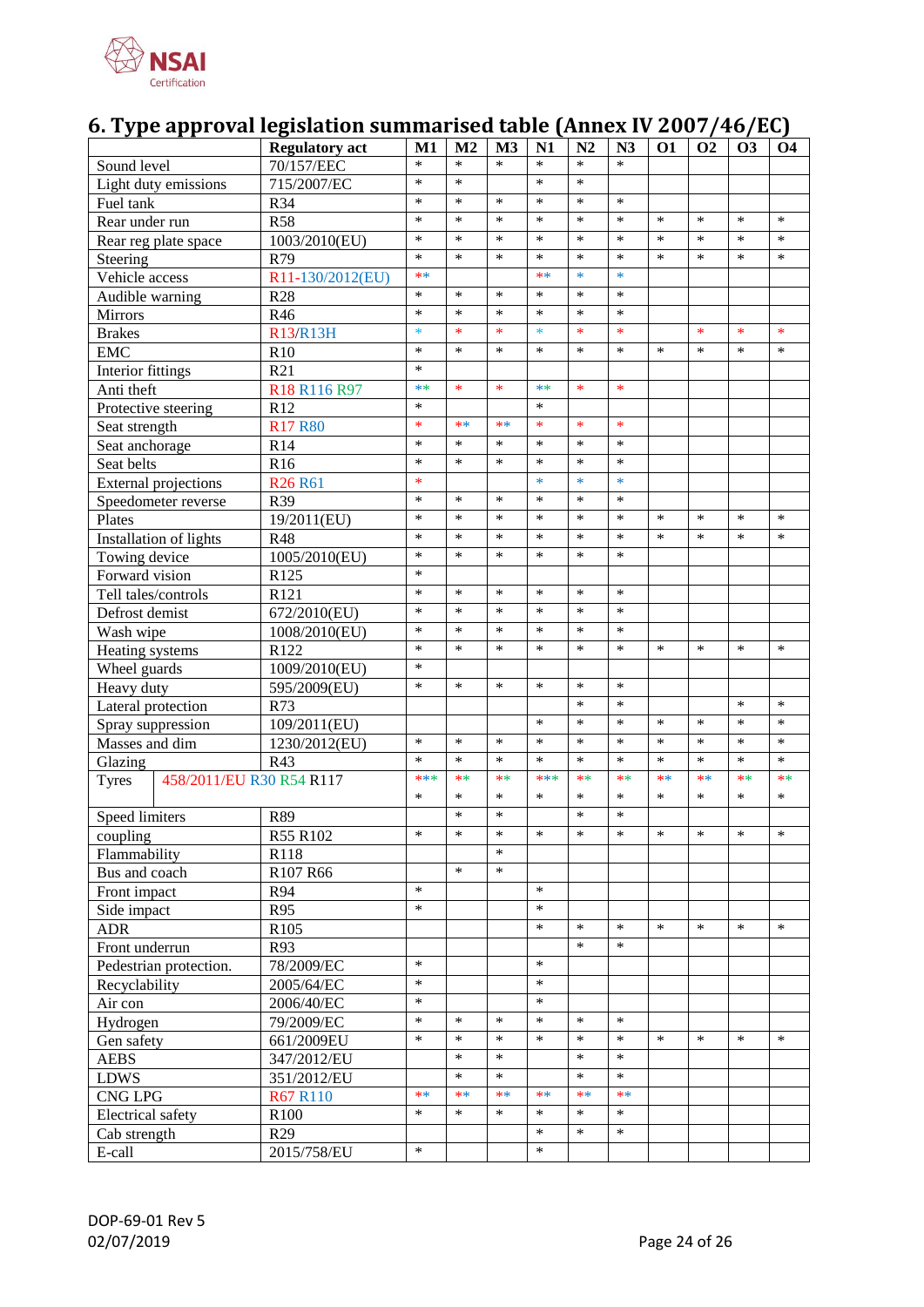

## <span id="page-24-0"></span>**6.1 Explanatory note and useful links**

The table on the previous page is a summarised version of the complete list of requirements for categories N, M and O. It's worth noting that some areas are only applicable to certain categories of vehicles. The  $2<sup>nd</sup>$  column from the left is the actual regulatory act applicable to each item. Its required that manufacturers have access to the applicable legislation (in so far as it has an affect at their stage of build).

The regulatory act may be a **UNECE Regulatory Act** which is denote by "**R**" e.g. **Rear under run R58** or

The regulatory act may be a **European Parliament Regulatory Act** denoted by **EC** or **EU** i.e. **Rear reg plate space 1003/2010(EU)**

#### **For access to the UNECE Regulatory acts, see link** [here:](https://www.unece.org/?id=39139)

#### Step 1 for UNECE Regulatory access

To assist navigation on the UNECE webpage, determine which UNECE Regulation looking for e.g. UNECE R58. Follow the UNECE link above and on this page, to find applicable regulatory act, see the left-hand side of page.

Select "Agreement and Regulations – UN Regulations- and then select the range where the applicable regulation can be found i.e. R58 shall be in the 41-60 range of regulations.

Screen shot:

**Agreements and Regulations** UN Regulations (1958 Agreement) Text of the 1958 Agreement UN Regulations (Addenda to the 1958 Agreement) **Regs 0-20** Regs 21-40 Regs 41-60 **Regs 61-80** Regs 81-100 Regs 101-120 Regs 121-140 Regs 141-160